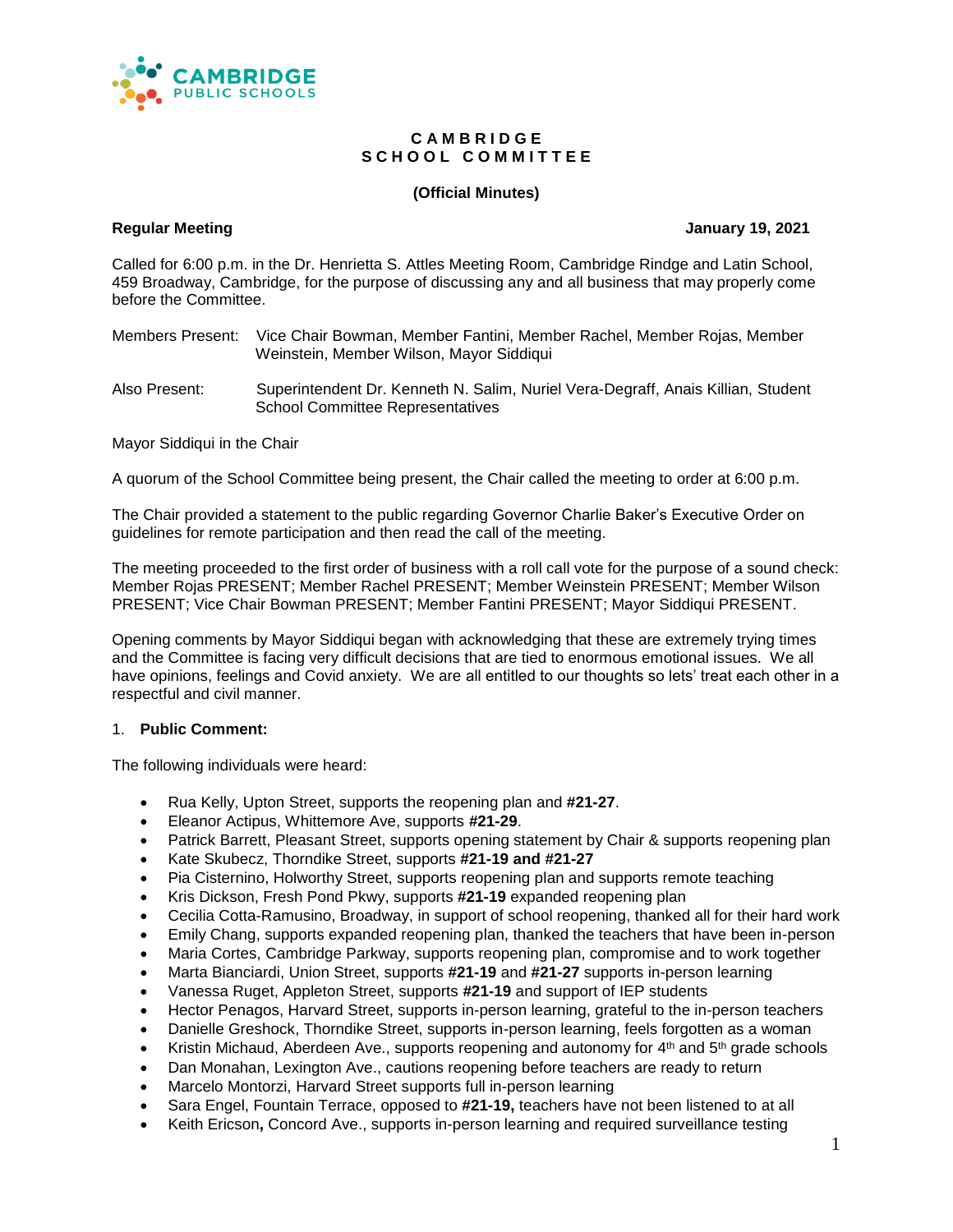- Whitney Schutzbank, Norfolk Street, supports in-person learning
- Kerry Tanwar, Churchill Ave., supports in-person learning
- Rachel Dorr, Lee Street, concerned about bringing students and personnel together in school
- Edward Naef, Dana Street, supports in-person learning
- Guilia Fulci, Broadway, supports in-person learning
- Andrew King, Essex Street, opposed to the reopening plan, has many concerns
- Cheryl Keane, Plymouth Street, supports in-person learning
- Erus Grandi, Maple Ave., Open schools
- Alisa Khan, Third Street, thanked all in-person workers, spoke to educators about fear
- Gerardo Carcamo, Putnam Ave., supports in-person learning
- Tiber Dalton, Franklin Street, supports an alternative to in-person learning, supports small classes
- Julio Lumbreras, Hingham Street, supports expanded in-person learning & **#21-27**

On a motion by Member Rachel, seconded by Member Wilson, on the following roll call vote, it was voted to close public comment: Member Rojas YEA; Member Rachel YEA; Member Weinstein YEA; Member Wilson YEA; Vice Chair Bowman YEA; Member Fantini YEA; Mayor Siddiqui YEA.

# **2. Student School Committee Report**:

Member Vera-Degraff reported CRLS finals for semester 1 are next week, with a maximum of two exams per day, 2<sup>nd</sup> semester starts in two weeks.

Member Killian reported VPA Winter Festival is still ongoing, as for sports, all games are recorded and can be seen live. All students and families that clicked yes believe they are now automatically going to be in-person learners. Many caregivers have no knowledge of tiers, most of the student population feels they are coming back in person if they want to.

Member Wilson asked how the student representatives intend to inform peers and parents of the tiers.

Member Killian stated they plan on creating a website and putting the updates online and in the Register Forum. They would like very much to send the information to caregivers if they could access their email addresses.

Member Vera-DeGraff added that they also plan on posting the student updates on social media.

Member Wilson suggested a way to reach more families is to use the texting feature google mind and robo calls. She offered the support of the Committee of the Whole.

Vice Chair Bowman celebrated our Student School Committee Members thanking them for their leadership.

Member Rojas also thanked our student members and he stated that he was able to see several of the VPA performances. These extra-curricular activities are critically important for our students.

## **3. Presentation of the Records for Approval**:

- July 14, 2020 Special Meeting
- November 17, 2020 Regular Meeting
- January 5, 2021 Regular Meeting

On a motion by Member Rojas, seconded by Member Fantini, on the following roll call vote, it was voted to accept the Minutes as presented: Member Rojas YEA; Member Rachel YEA; Member Weinstein YEA; Member Wilson YEA; Vice Chair Bowman YEA; Member Fantini YEA; Mayor Siddiqui YEA.

## **4. Reconsiderations**: **None**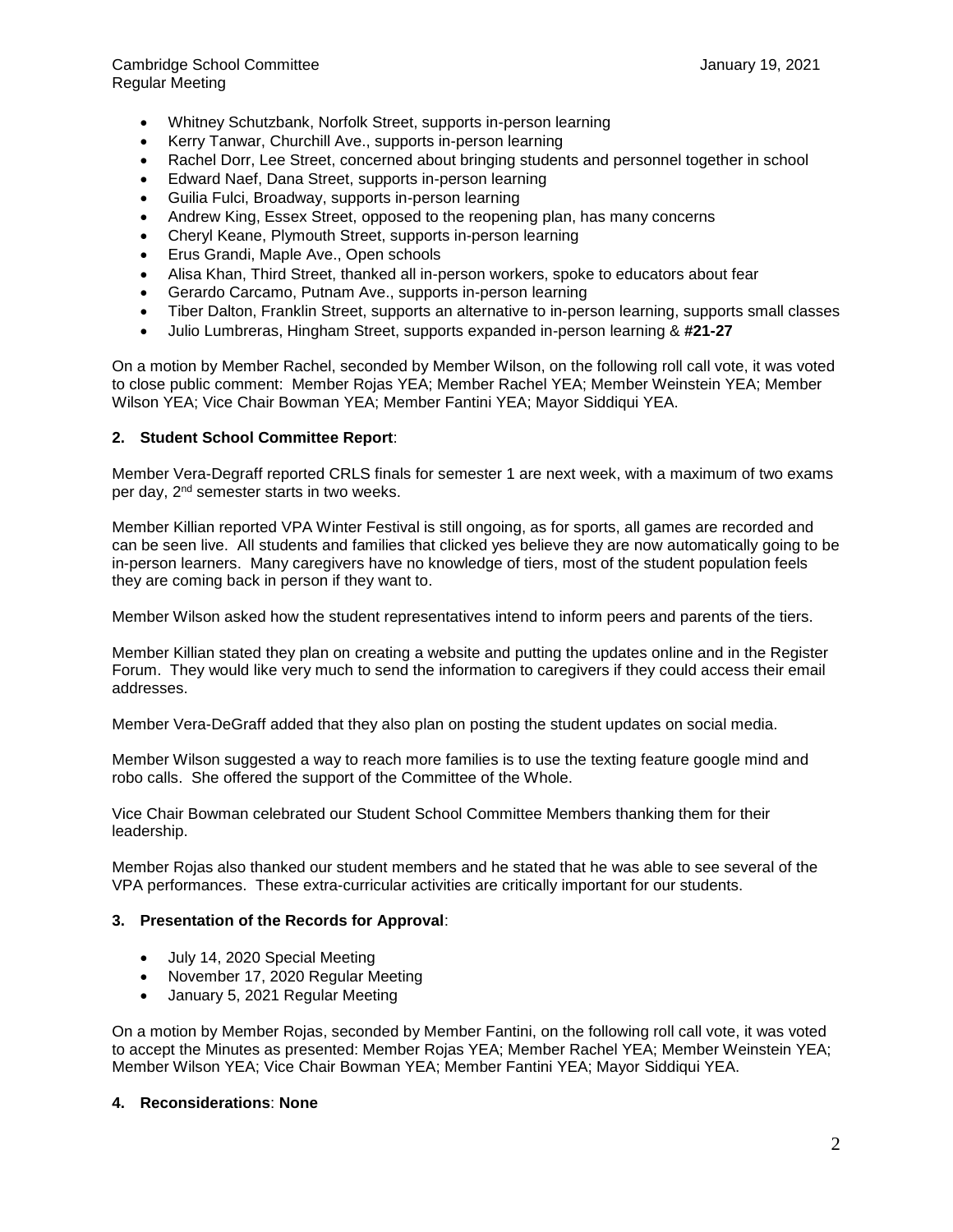# **5. Unfinished Business/Calendar:**

## **#21-14 Joint Motion by Member Wilson and Member Rachel**

**Whereas**: The Cambridge Public Schools District Plan commits to supporting the whole child; and **Whereas**: Children's' basic needs must be met if they are to reach their full potential; and **Whereas**: The Commonwealth's data from 2019 reflects that over one quarter of Cambridge Public School scholars are economically disadvantaged and nearly one half have high needs; and **Whereas**: The pandemic has resulted in a dramatic increase of families struggling to secure basic needs, and underscored how positive partnerships between schools and families are critical to reimagining the school system post-pandemic; and

**Whereas**: The CPSD Food and Nutrition Services Department, Food for Free, The Spot, individual family liaisons and teachers, and others are working to support students and families; now therefore be it **Resolved**: That at the Regular meeting on March 2, 2021, the Superintendent will report to the School Committee and the public on existing systems for how the district identifies and responds to the needs of scholars and families in the district; and be it further

**Resolved**: That, at that meeting, the Superintendent's team will bring to the School Committee recommendations for measurable, actionable strategies the department could take for proactively attending to the needs of scholars and families. (Fantini, 1-5-2021)

Member Wilson commented that this motion is self-explanatory, she thanked educators, family liaisons and Lily Rayman-Reed, Debbie Bonilla and Robin Harris and school staff in general for all of their work in communicating with families and their variety of needs to understand the school system and how to navigate through the system with a more sustainable approach.

Member Rachel also thanked staff members and spoke to the fact that they want all families to be able to engage with staff for all needs to promote productivity.

Dr. Salim added that through the Community Relations Sub-Committee with Robin Harris and her team, there will be reports coming from the Family Liaisons. He added the DHSP can also support this motion.

Vice Chair Bowman stated the motion listed many broad issues. She asked for clarity to identify the needs specifically in order to know exactly what the district is providing.

Member Wilson explained the motion being broad because of these unprecedented times it is too challenging to define them all. She would like to keep it as it is and let deeper conversations come out during a Sub-Committee.

Member Rachel agreed that it is broad, they need more data from the Family Liaisons in order to know how to define needs, adding that she does not have any problems referring it.

Member Fantini motioned to refer this to the Community Relations Sub-Committee in order to better define areas of need.

On a motion by Member Fantini, seconded by Member Wilson, on the following roll call vote, **#21-14** was removed from the Calendar, adopted and referred to the Communications and Community Relations Sub-Committee: Member Rojas YEA; Member Rachel YEA; Member Weinstein YEA; Member Wilson YEA; Vice Chair Bowman YEA; Member Fantini YEA; Mayor Siddiqui YEA.

## **6. Awaiting Reports:**

## **#20-308 Joint Motion by Member Fantini and Mayor Siddiqui**,

**Whereas**, the Cambridge Public Schools participate in the Journey into Education and Teaching Program, known as JET, to provide a pathway at little cost for paraprofessionals to get their bachelor's degrees and Massachusetts teacher licensures; and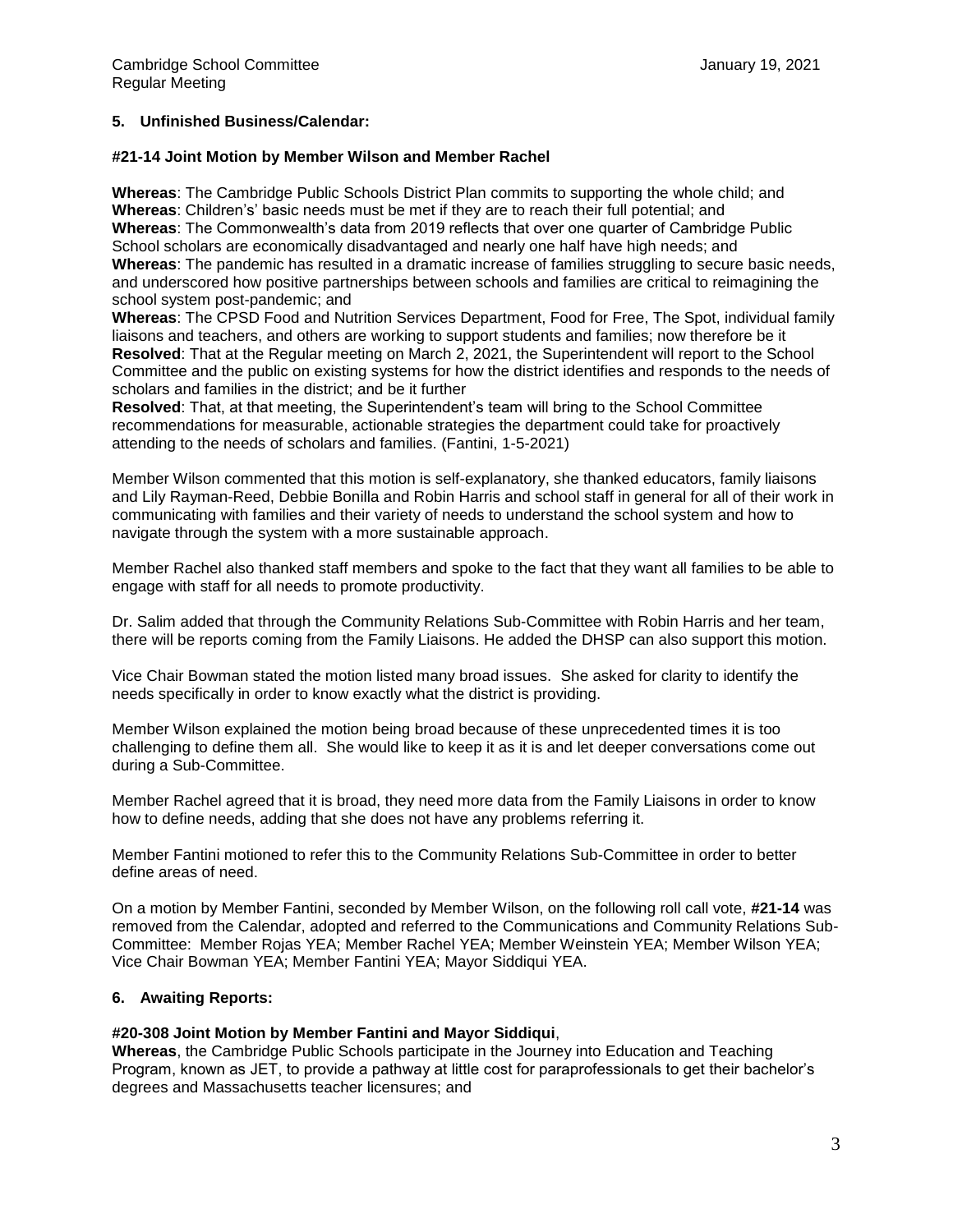**Whereas** JET [\(www.jetintoteaching.org\)](http://www.jetintoteaching.org/) supports the goals of building local teacher pipelines and developing an educator workforce that reflects the racial, cultural, and linguistic diversity of our students; and

**Whereas** JET provides the program structure for recruitment and support such as: advising, guiding in application procedures for college admission and financial aid, participating in cohort groups, providing local educator mentors, and professional and career development opportunities; and

**Whereas** Cambridge must commit to providing and compensating mentors as part of our commitment to JET Paraprofessionals; and

**Whereas** JET is an education program of the Massachusetts Foundation for Teaching and Learning; and **Whereas** Massachusetts is unique in providing a state education grant that funds the undergraduate education of employed eligible paraprofessionals who commit to becoming teachers; and

**Whereas**, JET already has demonstrated a record of success; and **Whereas** meeting application deadlines is critical; now therefore be it

**Resolved** that the Superintendent collaborate with JET and report on how the program will operate in Cambridge.

Member Fantini stated that this program is ready to launch for our paraprofessionals to get their Bachelors' degree, the Superintendent needs to get someone to work with JET, the person who is running this JET program is all set to go.

# **#20-309 Joint Motion by Mayor Siddiqui, Member Fantini and Member Wilson**,

**Whereas** equity and access are of highest priority for the Cambridge Public Schools and Cambridge School Committee, including postsecondary success for all of our scholars; and

**Whereas** extensive research nationally found that Early College is a promising model that narrows educational opportunity gaps, and that existing programs were a powerful foundation from which to build a broader statewide Early College Initiative; and

**Whereas** the Massachusetts boards of Elementary and Secondary Education and Higher Education jointly launched an initiative in 2018 to establish an Early College designation for districts specifically attempting to recruit underrepresented students, to allow cohort-based models that provide high-need and low-income students with the opportunity to complete college level academic coursework on a clearly articulated pathway while simultaneously gaining exposure to a variety of career opportunities; and

**Whereas** 37 different high schools and 19 colleges and universities have partnered to offer Early College programs to thousands of students across the commonwealth, with enrollment projected to hit 4,200 students in FY21 and students earning an estimated 25,000 college credits, securing tuition and fee savings at an estimated \$5.4 million; and

**Whereas** the Cambridge Rindge and Latin School offers a Dual Enrollment program in partnership with Bunker Hill Community College but has not received the state's Early College Designation, which requires very specific advising metrics and a scope and sequence demonstrating that a school can offer at least 12 fully transferable college credits; and

**Whereas** Dual Enrollment, while often conflated with Early College, serves any students who self-select and therefore are already high-performing; now therefore be it

**Resolved** that the Superintendent work with the Principal of CRLS to provide a report on the current participation of the Dual Enrollment program by demographic, courses, and number of credits by year since its inception before the next Regular Meeting of the School Committee on Tuesday, January 5th, 2021.

Member Fantini stated that **#20-309** should be ready to come off of the Agenda soon also, adding that B. Kimmerman has been doing a lot of outreach in this area to make sure this program will be a success.

Mayor Siddiqui stated that the Committee of the Whole takes all of the public comments, testimonies and emails that are coming their way to heart. They use all of the comments to make decisions. One School Committee duty is to serve the children of this district, that does not mean that the Committee Members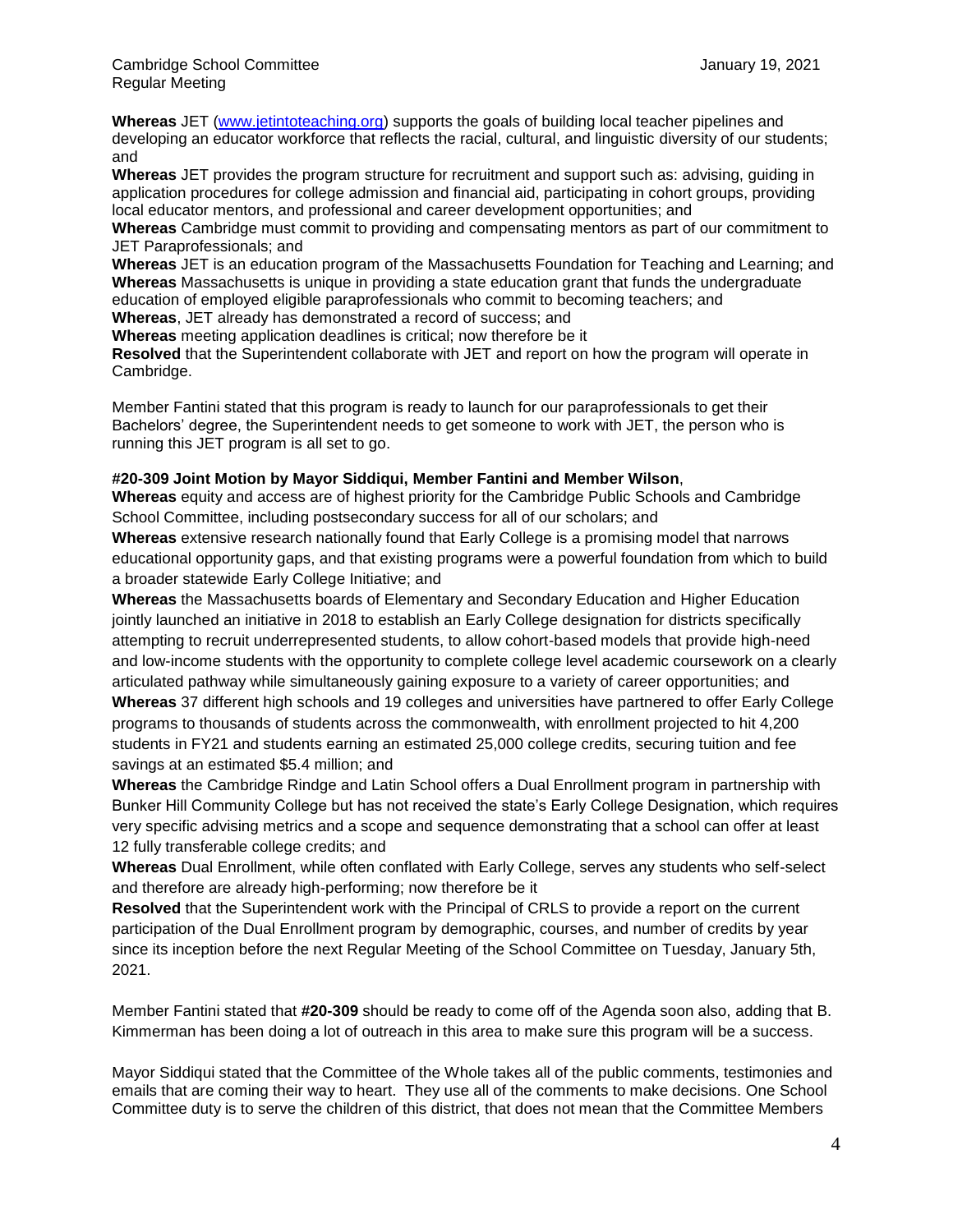do not care about the teachers. There are on-going negotiations with the CEA that keep the Members and the Superintendent from responding to emails and as a result, the emails are very adversarial.

Superintendent Salim stated none of this process has been easy and the decisions are hard also, this evening he is not going to go through all of the details that have been shared already. Dr. Lisa Dobberteen and Nurse Tracy Rose-Tynes, and a few others will be joining the presentation.

# **7. Superintendent's Agenda:**

|  | Superintendent of Schools |
|--|---------------------------|

The Presentation is online and can be viewed

[https://mail.google.com/mail/u/0?ui=2&ik=0ef808350d&attid=0.1&permmsgid=msg](https://mail.google.com/mail/u/0?ui=2&ik=0ef808350d&attid=0.1&permmsgid=msg-f:1689349767364903649&th=1771c6a9b12c82e1&view=att&disp=inline&realattid=f_kk4gzrz60)[f:1689349767364903649&th=1771c6a9b12c82e1&view=att&disp=inline&realattid=f\\_kk4gzrz60](https://mail.google.com/mail/u/0?ui=2&ik=0ef808350d&attid=0.1&permmsgid=msg-f:1689349767364903649&th=1771c6a9b12c82e1&view=att&disp=inline&realattid=f_kk4gzrz60)

Dr. Dobberteen shared some important public health updates on the variant, testing and the vaccine. We are still waiting to hear from Gov. Baker for when the vaccine will be available for phase 2. They have perfected a good plan from when they vaccinated first responders. They have also planned a lot of listening conversations to answer questions about the vaccine. They are working on their testing program for students and tweaking their staff testing availability. They will be testing in all schools soon. High School students can be tested when they are participating in in-person learning. Remote students will not be tested while remote. As far as the new variant, B.1.1.7, the strain from the U.K., has been identified in MA. This variant is highly transmissible, however she believes the vaccine will be just as effective on this new variant. The new variants in S. Africa and Brazil have not been identified in MA yet.

The Chair opened the floor to the Members for questions, discussions and concerns:

**Member Rachel** asked if our precautions need to change due to the new variant.

- Dr. Dobberteen responded that the UK did not have the same high level of mitigation strategies that we have in place. We are going to continue to strengthen our health and facility policies and procedures manual, and continue to use high quality masks and review our ventilation systems in all areas.
- **Member Rachel** asked if we have all of our data by race, IEP, free and reduced lunch. Superintendent Salim responded in the affirmative and will be available in the upcoming weeks.

**Member Fantini** asked for some highlights of what the plan will look like?

• Dr. Dobberteen explained that in conjunction with the Galleria Mall, they will have space for testing with social distancing, for people to come in, be vaccinated, go to a waiting area, and then check out with a vaccine card and make an appointment to come back in a month.

**Member Fantini** asked about demographics at CRLS. Are the number of students that want to return at a low number?

- Dr. Salim answered that enrollment will depend on the staffing as to how many students can come back.
- Principal Smith added that they are looking at numbers that are lower than we expected and there are still some demographic groups we still have not heard from (mainly  $9<sup>th</sup>$  graders).

**Member Fantini** also asked what percentage of our students are in school now.

• Dr. Salim responded that he will get back to the Committee with an answer.

**Vice Chair Bowman** mentioned the fact that our food service workers have never left the building, they have been "on the front line" since the beginning, and asked how do we prioritize them.

• Dr. Dobberteen answered that they have not figured out the details of how they will administer the vaccine yet but they are working on fine tuning the rollout.

**Vice Chair Bowman** asked how the state and local school districts are considering the roll out for those that live and work in the school community as opposed to those who only work in the school community.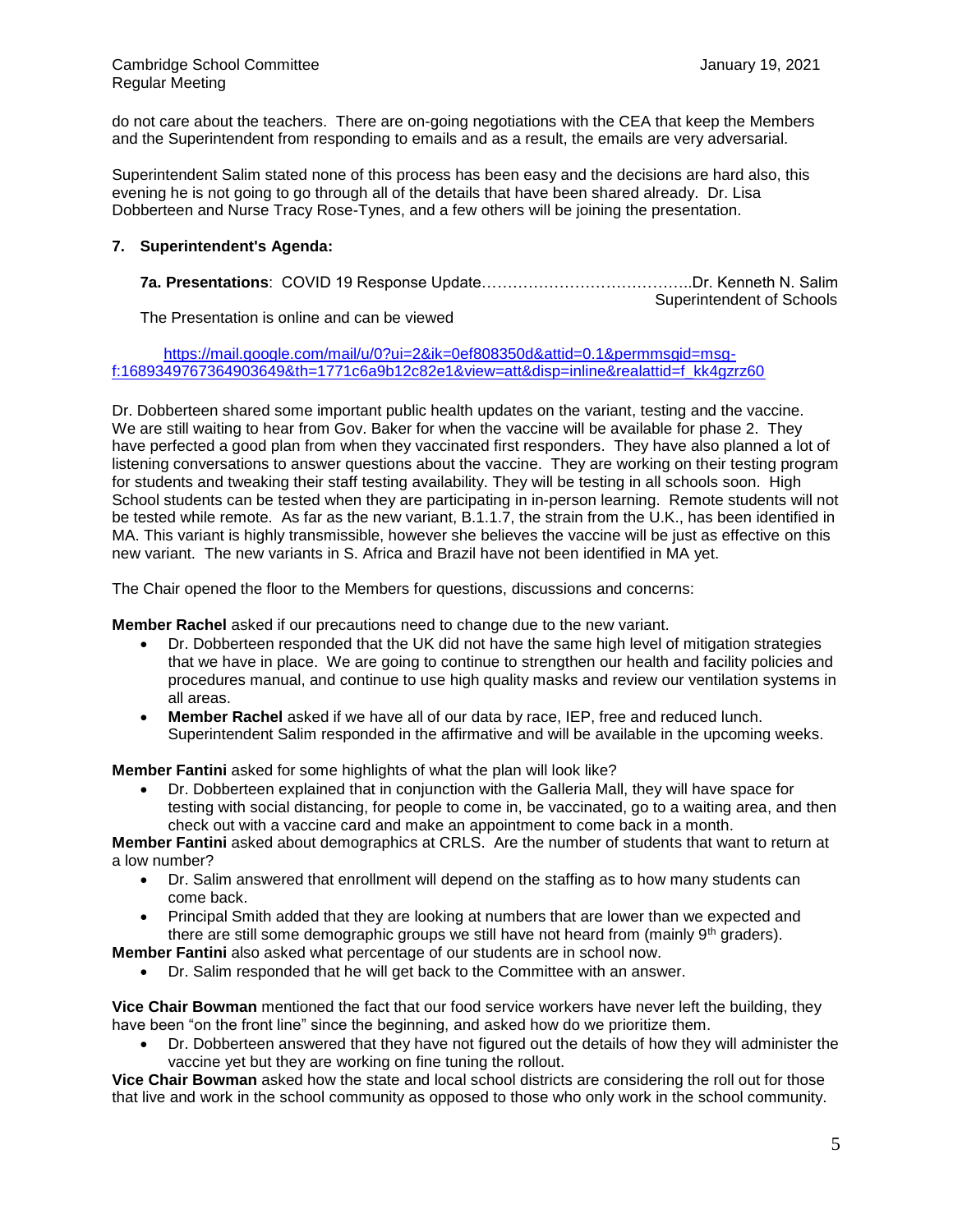• Dr. Dobberteen answered that she believes that the vaccine will be available for all of those that work in the school community, where they live, so far, is not going to present a challenge.

**Vice Chair Bowman** asked about the challenges with the number of vaccines that are available.

- Dr. Dobberteen answered that they expect vaccine production and distribution nationwide will happen in a more transparent and ramped up fashion. She doesn't foresee any obstacles.
- Mayor Siddiqui stated that more vaccines, i.e. a Johnson and Johnson vaccine and the Oxford vaccine will be coming through the pipeline to be approved by the FDA and are only one dose.

**Vice Chair Bowman** asked what necessary behavior should we practice once a significant number of staff have been vaccinated since children still will not have access to the vaccine

• Dr. Dobberteen answered adults should continue to wear masks, practice hand hygiene and distancing. She emphasized that life will not go back to normal until we have herd immunity.

**Member Weinstein** asked about a statement made at public comment on vulnerable family members and the remote learning experience.

- Mayor Siddiqui answered that some of these issues are in bargaining and we cannot speak further on these issues.
- Lisa Richardson, Chief Talent Officer, answered that the leave policy was required to shift and now denies certain accommodations for a household family member that may be at risk, we are no longer granting that accommodation for about 75 staff members. HR initially approved all of them; now, looking at other districts and witnessing the struggles for staffing JK-3 models at our schools, we need the vast majority of our staff to return to the buildings in order to expand inperson learning. They had to shift away from some of their practices for granting remote accommodation requests. They are still granting and have recently granted 192 childcare requests, 34 medical requests, and 272 personal requests. They denied 75 requests for at risk household family members.

**Member Rojas** asked what are we doing to coordinate with other partners for help on how we stop the fear of in-person schooling of our staff members?

- Dr. Salim responded that partnering with others to have community based Covid conversations will help answer questions both inside and outside of schools. He is excited about engaging with families as well.
- Dr. Dobberteen intends to partner the Public Health Department with the School Department the Mayor's Office and the City's Public Information Dept. to create other venues for questions and answers.

**Member Rojas** asked if testing will remain voluntary or become mandatory for children

• Dr. Dobberteen stated that they will be asking parents for permission to test their children while they attend school.

**Member Rojas** asked how will we expand on non-sports related extra curricula activities and clubs

- Principal Coplan-Newfield explained that planning at the beginning of spring may be the best time for rollout; adding they have no plans to expand virtual clubs to in-person clubs.
- Principal Smith added that clubs and groups are meeting virtually now. They are being very careful of the in-person meetings outside. As the weather gets warmer, they will take more advantage of those opportunities; he is confident spaces will open up as the weather gets better.

**Member Wilson** thanked everyone and asked if the surgical masks and what we have are the same?

• Dr. Dobberteen explained that thanks to Dr. Crittendon, CPSD has purchased all high quality masks. There are also a lot of face shields purchased to provide a second layer of protection from the pandemic.

**Member Wilson** asked why an educator was not able to get a mask and are we getting any mask donations from the public?

• Mr. Maloney answered that he only knows of an email from a remote teacher that was not able to get a mask. CPSD has been focusing on in-person staff. At this point, we do not need or want to take masks that may not meet our standards, we will continue to rely on Dr. Crittendon's advice.

**Member Wilson** asked what percentage of families have responded to the survey? She emphasized that our remote program remains as robust as possible – some families have strong fears and are not sending their children back into the classroom.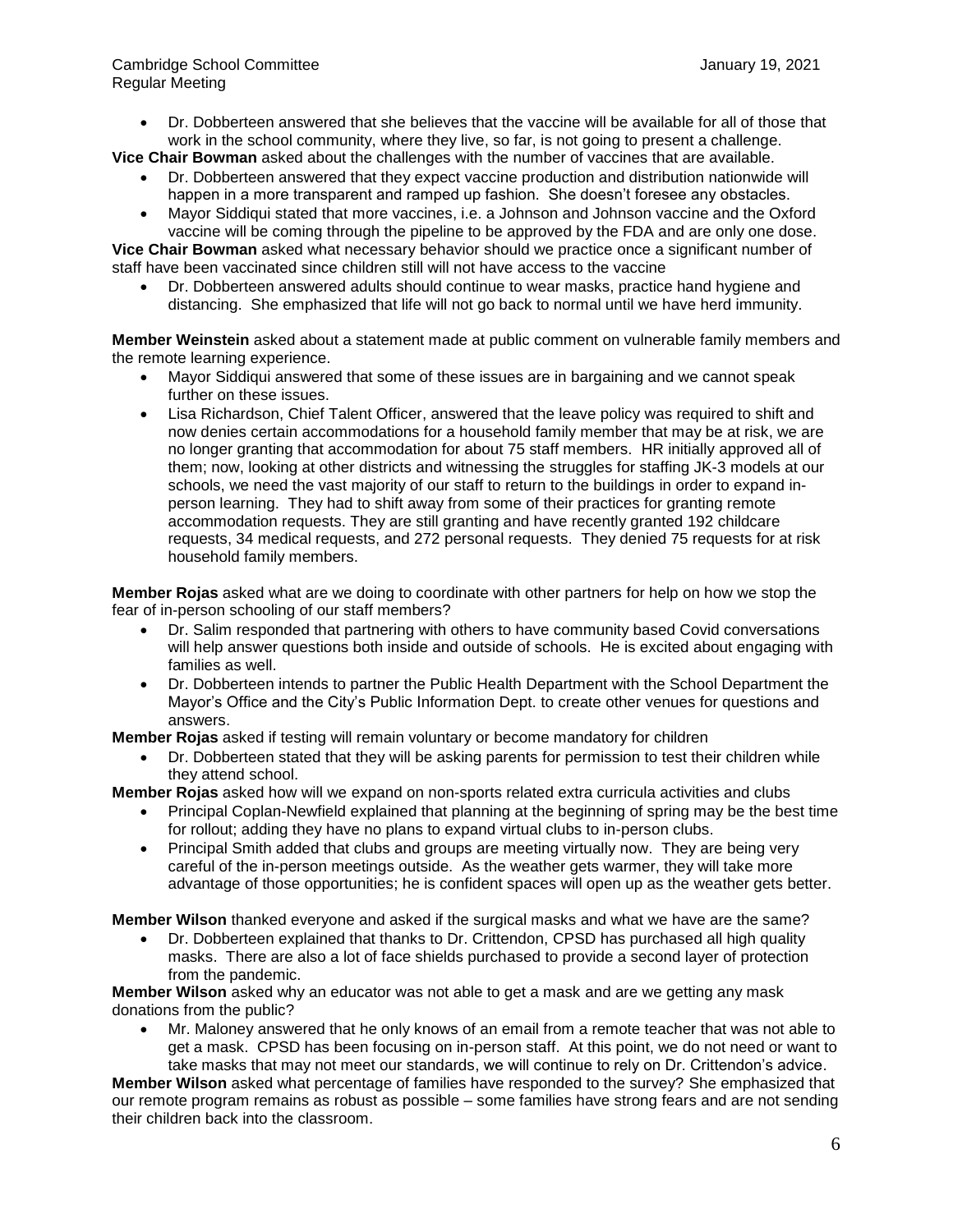- Dr. Salim answered over 50% of our families have responded
- Dr. Pinkus-Brown answered that about 1000 families have not responded to the survey, if no response, CPSD carries forward with their current mode. They did not want to provide preliminary data, as more numbers are coming in. Some schools only heard from a handful and others had 90% and 80% responses.

**Member Wilson** stated that many families are keeping their children at home because of fear. She asked if there is a decision making structure that includes educators.

- Dr. Salim answered yes and explained they can be found on the safety, health and facilities working group, the Buildings and Grounds Sub-Committee has public comment for teachers input, he explained further that his presentations go into more detail about these complexities of planning.
- Principal Williams answered that it is difficult without knowing staffing and enrollment data; most meetings have centered around obstacles that need to be overcome, mainly fear. Staffing issues have been examined logistically in terms of recess, lunch, classrooms, busing and entering/exiting the building. He will continue to engage staff to get to a positive end.
- Principall Coplan-Newfield spoke on the middle grade issues; what teachers can control in their spaces with multiple sections moving at the same time. He needs a lot of time to get the schedule correct and then more time for meetings to address worries and fears. Logistical obstacles are huge when it comes to changing classes. He needs to physically sit with his teachers and have them name their fears so he can definitely address it and attempt to solve it. Telling teachers CPSD has superior masks and other districts are open does not dissolve personal fears. Admitted it is a slow process.
- Principal Yung added that it takes a lot of time to figure out families' desires and selections. They have built their schedules for JK-3. That has to change. There are many variables that can lead to the scheduling process to begin.
- Principal Smith answered that the fear is not irrational. Until the fear is focused on, we are not going to move forward. Our staff do not understand how in-person will look or how in-person will work. Staff wants to talk about vaccination and testing and it feels dehumanizing when their lives are on the line and they are only offered the choice of schedule A or schedule B. Their main concerns remain vaccinations and testing, they don't want to be in their spaces yet. The pandemic is debilitating and we have to pay attention to the fears of our staff.

**Member Wilson** asked about the EOCC, and working with that staff

• Dr. Salim answered that the infection control teams are launching at all of our schools. Some of the issues raised by the principals are also part of the bargaining process. EOCC educators and mental health needs were brought up as to what it looks like for staff in particular.

**Member Wilson** asked Ms. Richardson if there is a timeline on snatching away remote accommodations?

• Ms. Richardson answered that the approvals and/or the denials for accommodations will be for the remainder of the school year. Adding that HR will do a better job of communicating this to all educators and staff.

**Member Wilson** strongly emphasized that the Committee of the Whole is tasked with the extremely hard job of providing this *or* that instead of this *and* that. Centering the needs of our students is the highest priority, but we cannot run schools without educators.

## **7b. CPS District Plan**: None

## **7c. Consent Agenda**:

the Superintendent's Agenda was brought forward for discussion and adoption. Member Rachel removed **#21-19**. Member Wilson removed **#21-21.** Member Fantini removed **#21-23.** 

On the following roll call vote, items **#21-20, #21-22 and #21-24** were adopted: Member Rojas YEA; Member Rachel YEA; Member Weinstein YEA; Member Wilson YEA; Vice Chair Bowman YEA; Member Fantini YEA; Mayor Siddiqui YEA.

**#21-20**, **Day & Residential Program Services** not available from the Cambridge School Department, be adopted as follows: that the School Committee award contracts to the institutions as detailed in the list in amounts not to exceed the shown rates, having been approved by the Operational Services Division of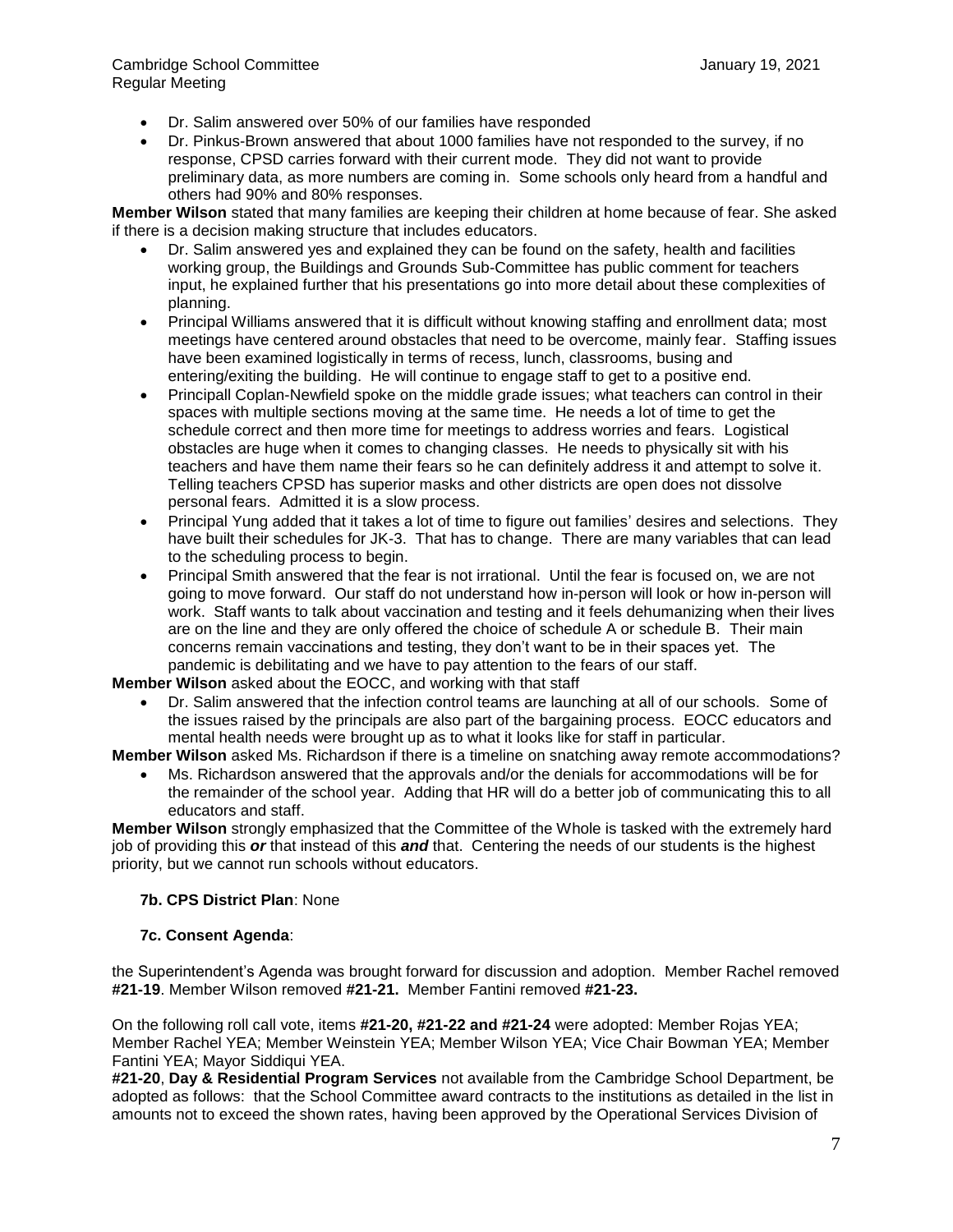the Commonwealth of Massachusetts, funds to be provided from the general fund and/or Grand Fund Budget.

**#21-22, Contract Award**, be adopted as follows: that the School Committee award a contract to the following vendor for plumbing supplies & equipment, funds to be provided from the General Fund Budget, Chapter 30B of the laws of the Commonwealth of Massachusetts having been complied with:

Metropolitan Pipe, 30 Innerbelt Road, Somerville, for the period of January 1, 2021 to June 30, 2021 in the amount of \$50,000.00

**#21-24**, Approval of Gift to Cambridge Public Schools of an in-kind donation of 200 paper bags from Trader Joe's to the Tobin Montessori school for sending home remote learning materials to students be adopted as follows: that the School Committee accept and approve the above donations as described.

## **8. Non-Consent Agenda**:

**#21-19**, Approval of the Expanded In-Person Learning Plan for Grades 4-12 Beginning March 1, 2021 be adopted as follows: that the School Committee approves the expanded in-person learning plan for grades 4-12 as detailed in the January 12, 2021 presentation.

Discussion followed on **#21-19**.

Member Rachel motioned the following amendment:

Amend recommendation to state, "The School Committee approves the expanded in-person learning plan as detailed in the January 12, 2021 presentation *with three additional requirements listed in the description below*." (italics are new)

- *Remote classrooms will, at a minimum, maintain current levels of dedicated staffing, resources and support, and will not be negatively impacted by plans for expanded in-person learning.*
- *Principals will work with their school teams and communities to develop and implement their own staffing models for remote and in-person learning that fit these requirements, with principals having decision-making authority.*
- *Principals will submit their school-level plans to the School Committee for review at the February 2 regular meeting.*

**Member Rachel** stated that things are worse than they need to be. We can do better by our educators. We are going to risk harm no matter how we proceed, we can try to minimize risk as much as we can and we still have to move forward regardless. Her amendments still leave a lot to be desired, however she feels it helps.

**Member Weinstein** commented that it is distracting to hear that the educators to not feel heard or included in the planning process. He is a former educator and a parent of two children so he understands all of the needs. He thanked the teachers and staff for their hard work. These amendments are to ensure the teacher collaborator co-design process that should have happened before will happen now, these amendments are a good model to do that.

**Member Wilson** stated that collaboration is key. We do not have a definition of what building trust looks like. We need to start our work at defining trust. If we do not work together, we will continue to be divided and ultimately it will hurt our children the most. We need to define co-design and we need to do better.

Dr. Salim responded to the amendments stating he appreciates the spirit behind these amendments. He questioned what power-sharing means and what co-design means. He has tried to incorporate teacher voices and building leaders voices into his decision making process and sought to make adjustments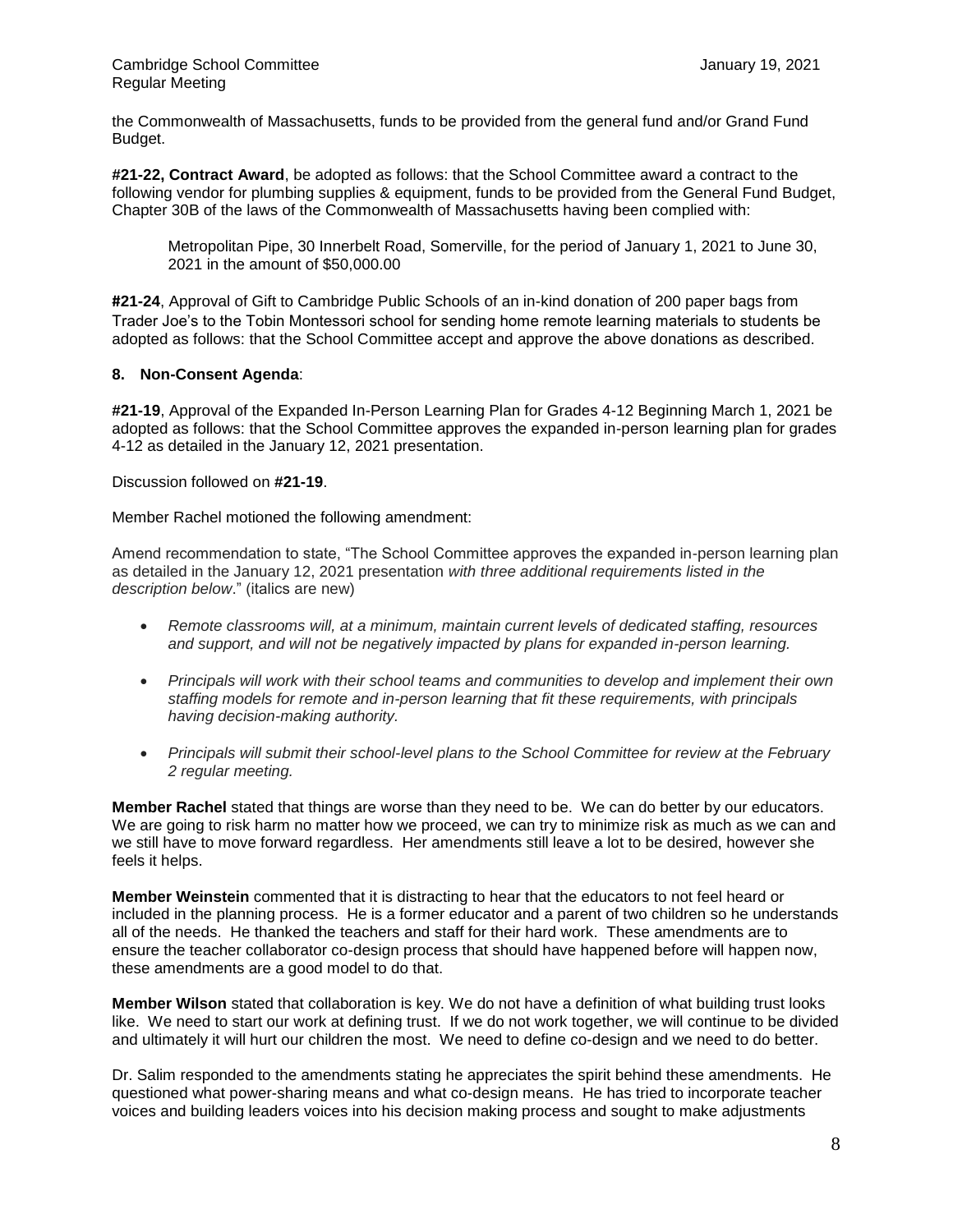along the way based on what he hears from the CEA president. He spoke to the first bullet with particular attention to the language of *maintain current levels of dedicated staffing*. By definition, if we create an in-person cohort to be added to the existing remote cohort, automatically we necessitate a different level of staffing. The current level cannot be maintained, nor should it be. There will be different ratios.

# Member Rachel motioned a 2<sup>nd</sup> amendment to the 1<sup>st</sup> amendment: *maintain current levels of student/educator ratios*

Dr. Salim did agree with the 2<sup>nd</sup> amendment adding *to the extent possible*. Moving on to the other bullets, Dr. Salim brought up the fact that the School Committee role and their authority is not to direct staff. School Committee needs to work through the Superintendent. Schools should be allowed to maintain their autonomy and innovation while the Superintendent, along with his staff; namely Dr. Gittens and Dr. Madera, maintain the guardrails. He discussed how hard It is because we don't know what we don't know, however, it is his role as a Superintendent to work with the leadership team. He further discussed how CPS is not a group of Charter Schools; we are a district. As for the 3<sup>rd</sup> bullet, it is not feasible for School Committee to have a review and approval process on this level. It is the Superintendent's job to direct his leadership team. There can be many different approaches that allow for autonomy in school communities, all of which are within his realm. The Superintendent gives updates to the School Committee of all plans, and it is the Superintendent's role to approve the plans.

Member Rojas feels that teachers asking for stronger voices in decisions is valid and at the same time it makes a more complicated balancing act between management and staff; too much or too little power is a delicate issue. He was concerned about the amendments overstepping and, so he can support the amendments with the clarifications that Dr. Salim pointed out.

Vice Chair Bowman is worried about what is discussed in negotiations being included in these amendments which is why she cannot support the amendments; they align too much with what is going on privately. She spoke about a category four hurricane in her hometown in LA, resulting in a tree falling through her mothers' home, who is now displaced while her home is being rebuilt. Vice Chair Bowman's best friend is working through the aftermath of the hurricane and the on-going horrors of COVID as an inperson classroom teacher. She doesn't have testing, and they do not have many resources, but they are resilient. With all of the resources in Cambridge, we should have moved forward by now.

Member Fantini stated that if the Superintendent is okay with the first amendment, then he accepts it also. He worries about the other two. He discussed how the Superintendent should be bringing recommendations to the School Committee just like we handle our school improvement plans, the Superintendent should be the one bringing anything and everything to the Committee. On the third amendment, the Educational Reform Act gives principals an enormous amount of power; they should encourage collaboration, they are leaders. He stated that legally School Committee works with and through the Superintendent. We need to wordsmith all of these amendments to suit the Superintendent's needs; he is the only one we supervise and evaluate. The School Committee cannot change that structure.

Mayor Siddiqui stated that issues will come up in a pandemic, things are coming up in bargaining and some things we cannot fix. We need to settle for some compromises. We can edit these amendments in order to get them to pass as part of the recommendation.

Member Wilson stated that she wants to respect the Superintendents amendments to Member Rachel's amendment. She is curious as to why we would add *to the greatest extent possible*. Dr. Salim explained that it will not always be possible to split in-person learning and remote learning 50/50.

Member Weinstein added that we want to be clear that we maintain robust support for remote learning and noted the importance of it not becoming an afterthought.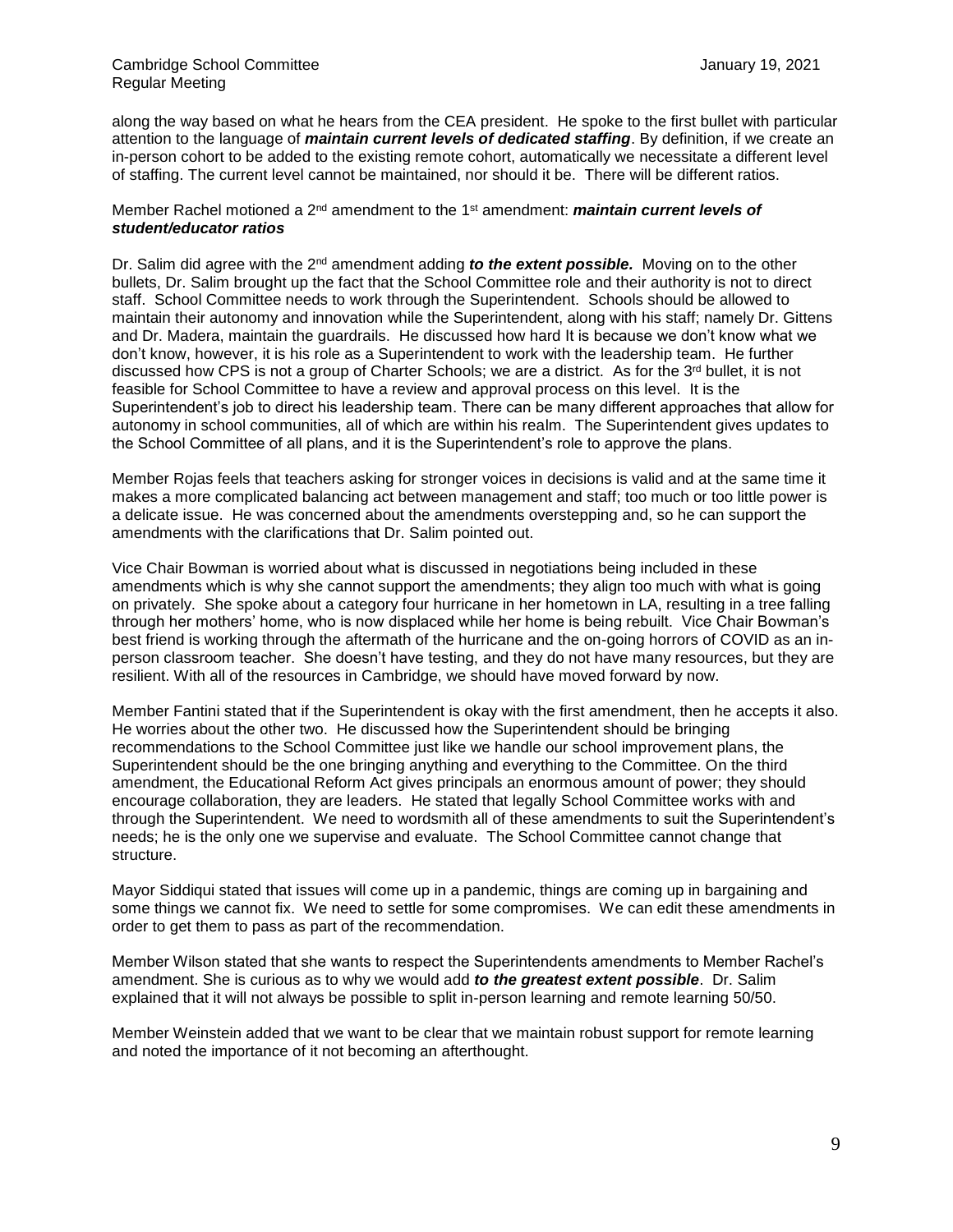Remote classrooms will, at a minimum, maintain current levels of dedicated staffing *student/educator ratios to the greatest extent possible*, resources and support, and will not be negatively impacted by plans for expanded in-person learning.

On a motion by Member Fantini, seconded by Mayor Siddiqui, the amendment to the first bullet of Member Rachel's amendment was voted to strike the language dedicated staffing, replace it with the language: *student/educator ratios to the greatest extent possible*: Member Rojas YEA; Member Rachel YEA; Member Weinstein YEA; Member Wilson YEA; Vice Chair Bowman NAY; Member Fantini YEA; Mayor Siddiqui YEA.

Second bullet of Member Rachel's amendment began as follows:

• *Principals will work with their school teams and communities to develop and implement their own staffing models for remote and in-person learning that fit these requirements, with principals having decision-making authority* 

Member Rachel motioned, seconded by Member Wilson, to add at the end *and with full support of the administration.* 

Dr. Salim asked for clarification. He stated that the School Committee should go through the Superintendent; there should not be a directive from the School Committee to the principals and/or staff, to do so is outside the boundaries of the Educational Reform Law.

Mayor Siddiqui pointed out that the principals did have a meeting requesting March  $1^{st}$ ; as the expanded in-person learning date; and as a result, that is what the Superintendent has brought to the Committee of the Whole. The Committee worked on amending the next two bullets:

- *Principals will work with their school teams and communities to develop and implement their own staffing models for remote and in-person learning that fit these requirements, with principals having decision-making authority*
- *Principals will submit their school-level plans to the School Committee for review at the February 2 regular meeting.*

It was decided to amend the amendment of the 2nd bullet to insert the language *Through the Superintendent,* Principals will insert language *continue to* work with their school teams and communities to develop and implement their own staffing models for remote and in-person learning that fit these requirements, strike with principals having decision making authority insert *and further* (insert and amend third bullet), strike the language Principals will submit, replace the strike with *the Superintendent will bring a summary of their* school level plans to present to the School Committee strike for review at the February 2 regular meeting.

On the 2<sup>nd</sup> bulleted amendment: Member Rojas YEA; Member Rachel YEA; Member Weinstein YEA; Member Wilson YEA; Vice Chair Bowman NAY; Member Fantini YEA; Mayor Siddiqui YEA.

On Recommendation **#21-19**, as amended: Member Rojas YEA; Member Rachel YEA; Member Weinstein YEA; Member Wilson NAY; Vice Chair Bowman YEA; Member Fantini YEA; Mayor Siddiqui YEA.

That Superintendent's Recommendation **#21-19**, Approval of the Expanded In-Person Learning Plan for Grades 4-12 Beginning March 1, 2021 be adopted as amended: that the School Committee approves the expanded in-person learning plan for grades 4-12 as detailed in the January 12, 2021 presentation, with the two additional requirements listed in the description below:

> • Remote classrooms will, at a minimum, maintain current levels of student/educator ratios to the greatest extent possible, resources and support, and will not be negatively impacted by plans for expanded in-person learning.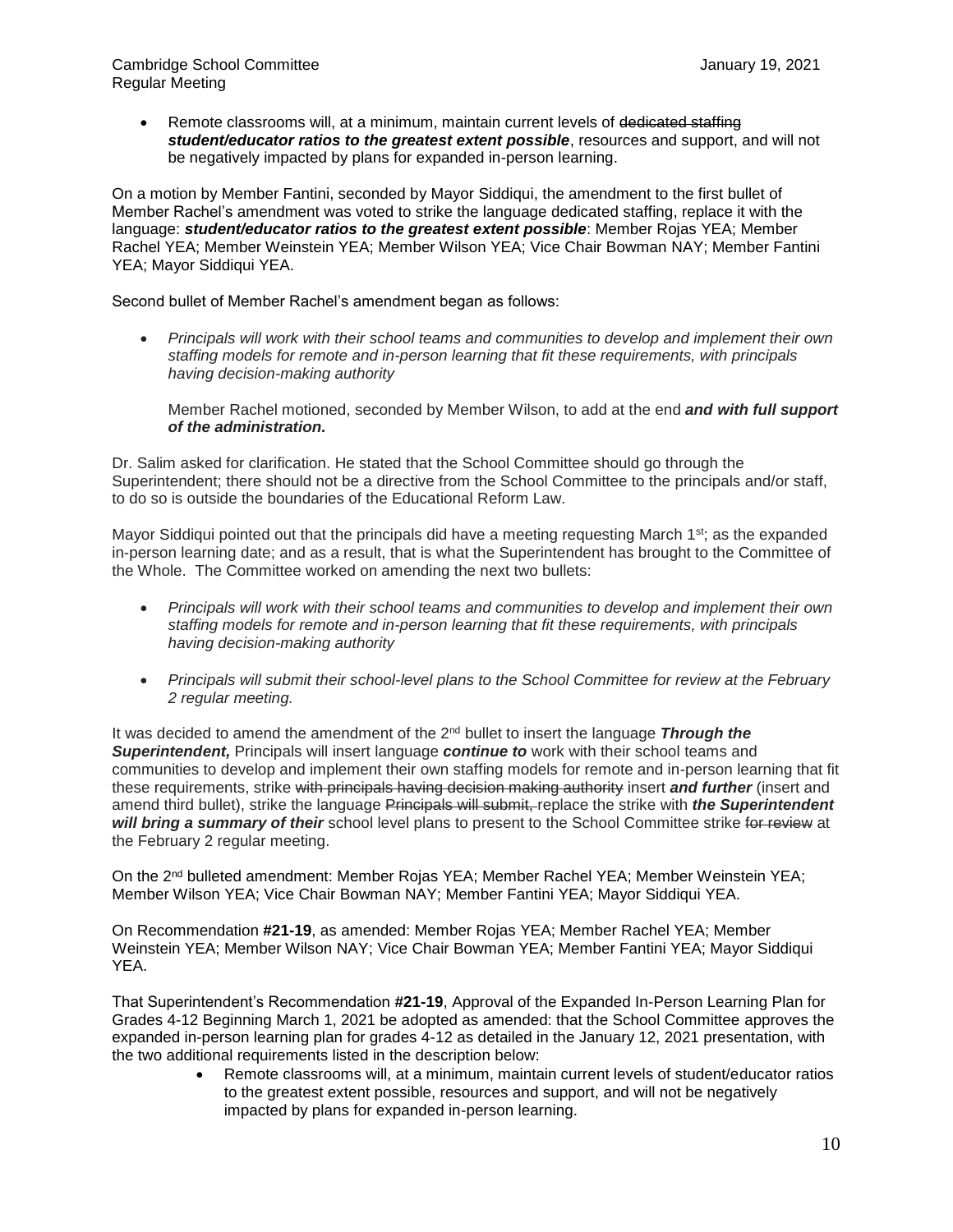• Through the Superintendent, Principals will continue to work with their school teams and communities to develop and implement their own staffing models for remote and inperson learning that fit these requirements, and further; the Superintendent will bring a summary of their school-level plans to present to the School Committee at the February 2 regular meeting.

**#21-21, Contract Award**, be adopted as follows: that the School Committee award a contract to the following vendor for instructional services, funds to be provided from the General Fund Budget, Chapter 30B of the laws of the Commonwealth of Massachusetts having been complied with:

Navigation Games, 116 Henry St, for the period of January 1, 2021 to June 30, 2021 in the amount of \$32,600.

## Discussion followed on **#20-21**

Member Wilson asked to hear from the Superintendent on how they intend to use this instructional service. She stated that there are mixed reviews about the services of this vendor.

Dr. Salim asked Dr. Turk speak to this.

Dr. Turk replied that they contracted with this vendor through the physical education department for the last five or six years for grades three across the district. Navigation Games contacted CPSD to partner with us to engage students in safe outdoor spaces (due to Covid-19) and worked with the physical education department for grades K through three, which resulted in an expansion of their services. They have staff that are trained in orienteering and leading the activities with our young people and have collaborated with our Physical Education Dept. to be able to implement the program. This contract is to support the expansion of the existing program for now until the end of the school year. It was clarified that this program is strictly outdoors and is not connected to their web based service.

Member Fantini supports this contract award and noted that parents have been asking for their kids to be outside; he looks forward to the success of this program.

Member Weinstein also supports this program. He is happy for the clarification that this is an outdoor experience.

Member Wilson would like to see this contract be extended beyond third grade.

On a motion by Mayor Siddiqui, seconded by Member Wilson, the Rules were suspended to extend the time of the meeting. On the following roll call vote, the meeting was extended to 11:00 p.m.: Member Rojas YEA; Member Rachel YEA; Member Weinstein YEA; Member Wilson YEA; Vice Chair Bowman YEA; Member Fantini YEA; Mayor Siddiqui YEA.

On the following roll call vote, #**20-21** was adopted: Member Rojas YEA; Member Rachel YEA; Member Weinstein YEA; Member Wilson YEA; Vice Chair Bowman YEA; Member Fantini YEA; Mayor Siddiqui YEA.

**#21-23**, Contract Award, be adopted as follows: that the School Committee award a contract to the following vendor for musical equipment maintenance, funds to be provided from the General Fund Budget, Chapter 30B of the laws of the Commonwealth of Massachusetts having been complied with:

Gerry's Music Shop, 80 Lamb Street, South Hadley, for the period of January 1, 2021 to June 30, 2021 in the amount of \$27,102.00

Discussion followed on **#21-23**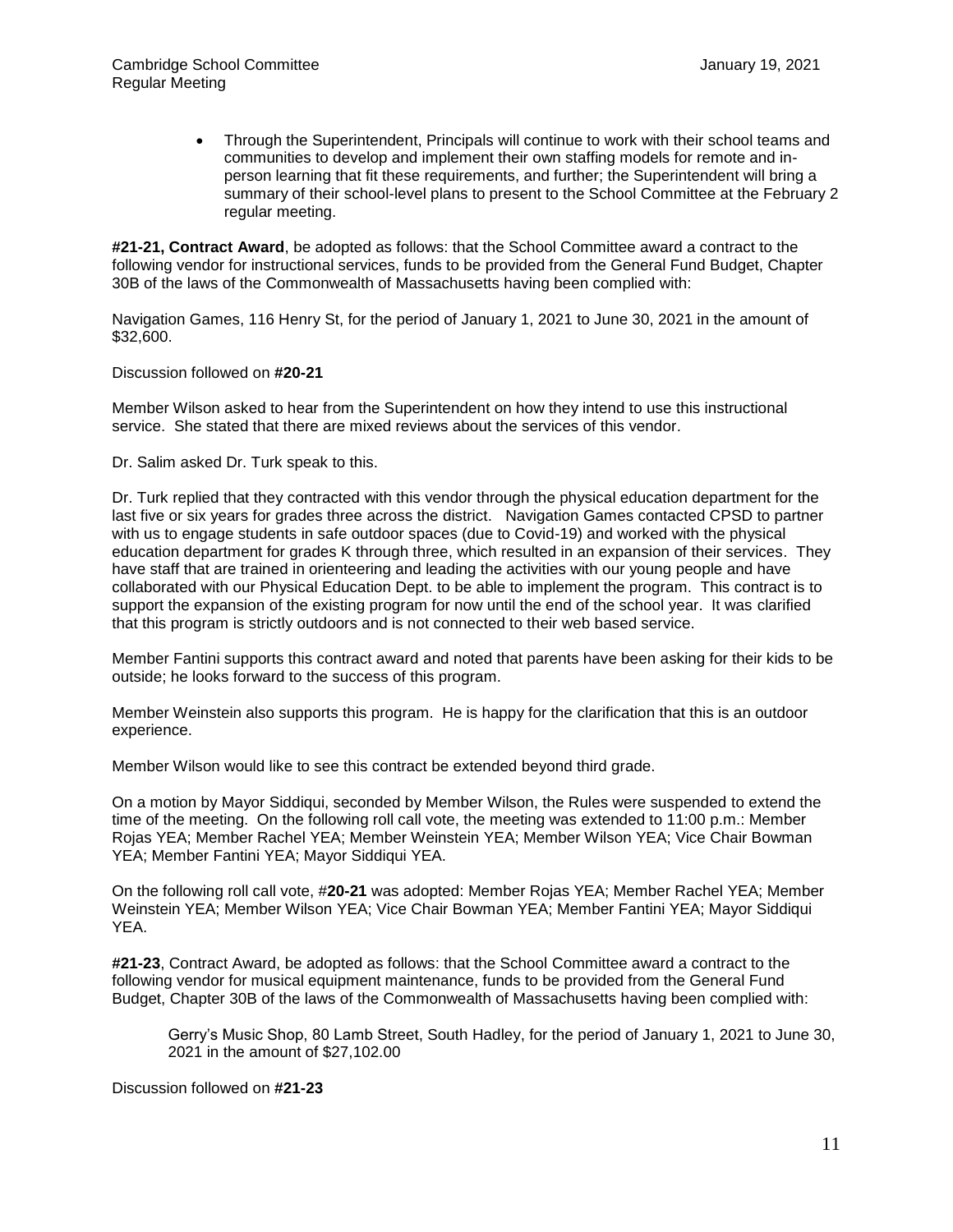Member Fantini stated that the music department will shortly have their instruments back from being cleaned, thanks to this vendor. Our students will be able to enjoy playing instruments again.

On the following roll call vote, #**20-23** was adopted: Member Rojas YEA; Member Rachel YEA; Member Weinstein YEA; Member Wilson YEA; Vice Chair Bowman YEA; Member Fantini YEA; Mayor Siddiqui YEA.

### **9. School Committee Agenda (Policy Matters/Notifications/Requests for Information)**:

The School Committee Agenda was brought forward for discussion and adoption. Vice Chair Bowman removed all items.

#### **#21-25 Joint Motion by Member Rachel, Member Fantini and Member Weinstein**

Whereas: The Cambridge Public Schools are committed to preparing every student for postsecondary success; and

Whereas: The School Committee has expressed desire to see enhanced career pathways as well as expanded internship opportunities across our high schools; and

Whereas: The school department had planned to conduct a program review of the Rindge School of Technical Arts this school year, but was delayed due to the pandemic; and

Whereas: The School Committee is eager to follow-up on the conversation with RSTA leaders last spring, which covered preliminary reflections on the achievements and opportunities for strengthening RSTA, including how student enrollment in career and technical education pathways compares with the general CRLS population, how many students are provided with workplace learning experiences, how many Cambridge students are accessing career technical education in other Shared Occupational Learning Vocational Education Division (SOLVED) partnership districts, and how many students graduate with state or industry credentials; and

Whereas: The School Committee wants to explore how students could earn college credits while in high school; now therefore be it

Resolved: That by April 15, 2021, the Curriculum and Achievement Sub-Committee will convene a meeting to continue analysis of data and discuss a full review of the program.

Member Rachel stated this is a follow-up to a motion that was adopted last year, to strengthen the real life work experience while in school. Now that Covid-19 has disrupted everything, they are trying to bring it back to the forefront.

Member Fantini added that the RSTA Department needs to be reviewed so that students can begin to learn a living wage directly from high school. RSTA does a good job; and this is a time to examine the SOLVED collaborative and see how well we are doing in that area also.

Member Rojas asked why we need a motion; why didn't the Curriculum and Achievement Sub-Committee have this discussion and bring a recommendation to the Committee of the Whole.

**#21-26 Joint Motion by Member Rojas, Member Rachel and Member Weinstein** – calendared-Whereas: The Cambridge School Committee updated its health & safety framework on the basis of the Schools and Path to Zero report of Dr. Danielle Allen; and

Whereas: The report acknowledges that trust is necessary for the framework to work, and part of trust is clarity and transparency in decision-making; and

Whereas: The report calls for a Situation Room for In-person Learning; now therefore be it

Resolved: That the Superintendent reports at every regular meeting to the School Committee on the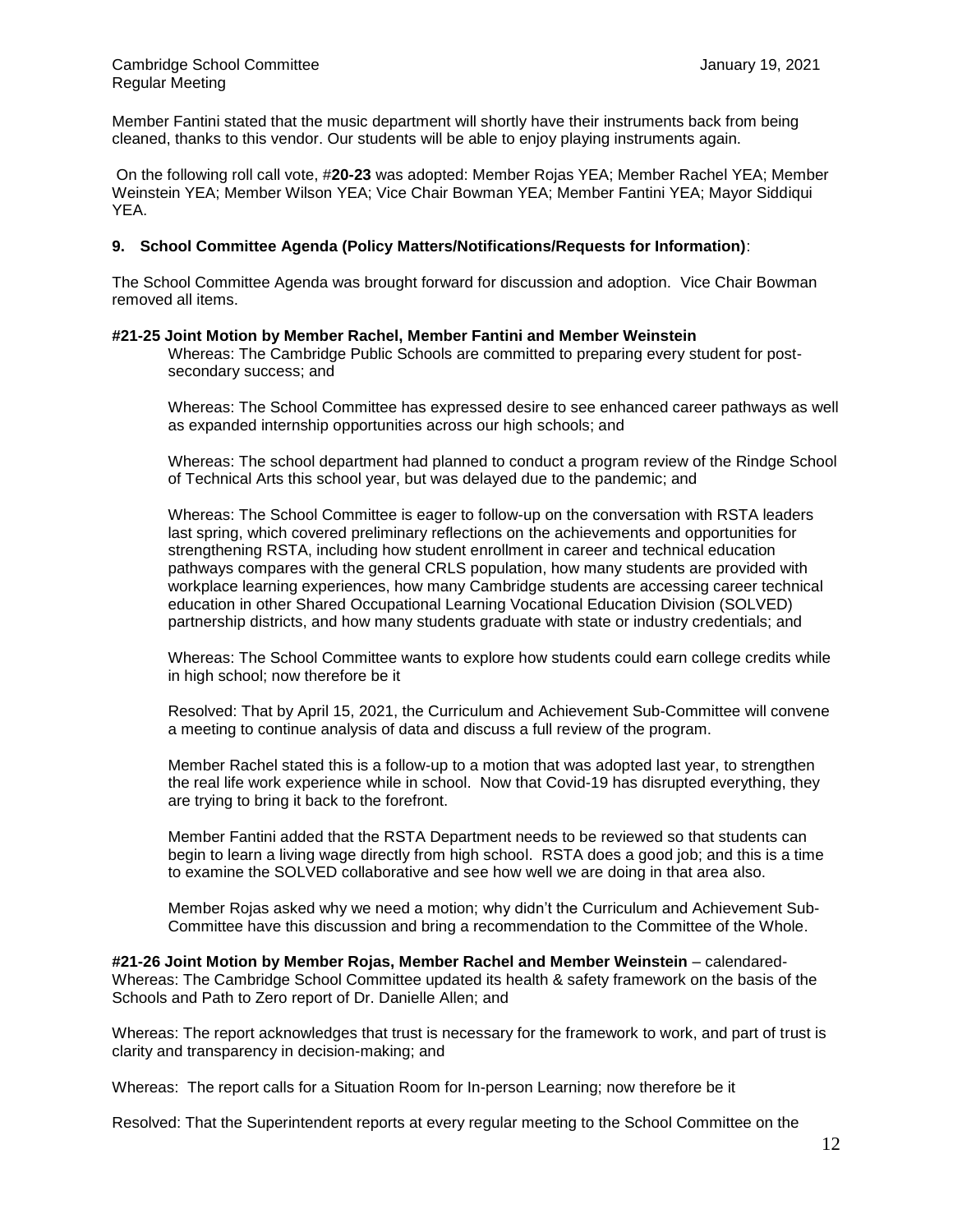decisions of the Situation Room for In-person Learning, and alerts the Committee immediately whenever the district disagrees with a recommendation from the Cambridge Public Health Department.

Discussion followed on item **#21-26**.

Member Rojas stated that the spirit of this motion is to provide a way for the community to learn about events that may arise in the Situation Room when the district does not agree with the health department.

Member Fantini asked what is the Situation Room?

Dr. Salim answered that the Situation Room is an administrative team that reviews all of the data used to make the decisions around quarantining. It is an information gathering process, working through the details from all schools and then making a decision.

Member Fantini iterated that the CPSD is not planning on disregarding any recommendations from the CPHD. The Cambridge Public Health Department has authority on health standards and CPSD will follow their recommendations.

Because Vice Chair Bowman wants the CPHD to explain the process they go through to make their decisions, she Calendared this Motion to be brought forward at the next Regular Meeting.

## **#21-27 Joint Motion by Mayor Siddiqui, Member Rojas and Vice Chair Bowman**

Whereas: Providing the best education and ensuring the wellbeing of our scholars are the highest priorities of the Cambridge School Committee and CPS Administration; and

Whereas: The data shows extreme negative consequences of school closures on scholars' mental, physical, and academic wellbeing; and

Whereas There is growing evidence that more students can and must be brought back in-person with urgency; and

Whereas: The School Committee and Administration are committed to adaptability and quickly pivoting plans as necessary amid the COVID-19 pandemic; and

Whereas: CPSD must continuously revisit conditions and plan for further expansions; and

Whereas: While the current reopening model recommendation allows families to opt into in-person learning, not all scholars in the district are eligible due to staffing and space constraints; now therefore be it

Resolved: That the Superintendent work with his team to provide a report on what is and is not working with the existing model and the possibilities for subsequent expansions by Friday, April 2, 2021; and be it further

Resolved: That the Superintendent provide an update on the impact of vaccine rollouts on further inperson expansion planning by Friday, April 2, 2021.

Discussion followed on **#21-27**.

Mayor Siddiqui stated the intent of this Motion is about being prepared for areas of shifting between now and April. There are still questions and concerns and by April there should be some results of what is working and what is not working and CPSD can use the knowledge to make adjustments.

On the following roll call vote, #**20-25** was adopted and referred to the Curriculum and Achievement Sub-Committee: Member Rojas YEA; Member Rachel YEA; Member Weinstein YEA; Member Wilson YEA; Vice Chair Bowman YEA; Member Fantini YEA; Mayor Siddiqui YEA.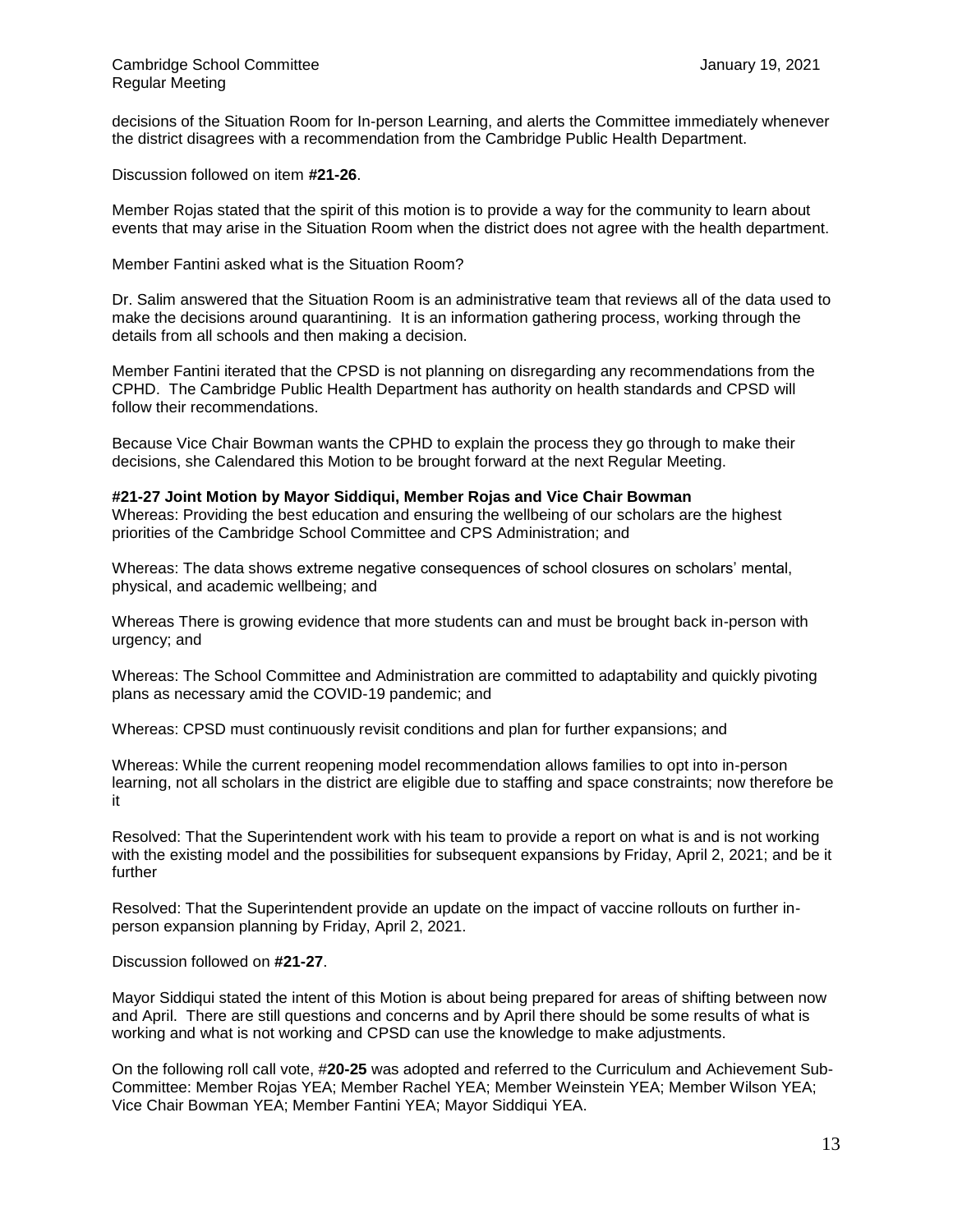# **#21-28 Joint Motion by Member Weinstein, Member Rachel**

Whereas: The health and safety of all Cambridge Public Schools students and staff is the highest priority and most important responsibility of the School Committee; and

Whereas: CPSD is currently offering in-person learning to some students and is working to expand inperson learning opportunities to more students; and

Whereas: CPSD staff, including teachers and support staff, are currently in-person supporting those students and more will need to be in-person for in-person learning to expand; and

Whereas: Surveillance testing is an effective way to limit the spread of COVID-19; now therefore be it

Resolved: That the Cambridge Public Schools will implement weekly mandatory COVID-19 surveillance testing for all in-person students at all age levels, following all relevant regulations, beginning as soon as possible for students currently in-person and put in place before additional students are brought in for inperson learning; and be it further

Resolved: That the Cambridge Public Schools will require weekly mandatory COVID-19 surveillance testing for all in-person staff, following all relevant regulations, beginning as soon as possible for staff currently in-person and put in place before additional staff are brought in for in-person learning; and be it further

Resolved: That COVID-19 testing will continue to be offered to all in-person staff twice weekly, with a requirement to participate at least once per week; and be it further

Resolved: That this will not change offerings nor protocols for symptomatic or exposure-related COVID-19 testing of students or staff.

Discussion followed on **#21-28**.

Mayor Siddiqui moved referral to the Superintendent

Member Weinstein is amenable to the referral

Member Rojas stated that some of these issues will be discussed at the Buildings & Grounds Sub-

Committee with a recommendation to come before the Committee of the Whole

Vice Chair Bowman believes this motion undermines **#21-27** they just voted on

Mayor Siddiqui believes it comports with plans to be put in place before in-person happens but not to delay anything

Member Fantini seconded referral to the Superintendent.

After a short discussion, it was agreed that item **#21-28** be referred to the Superintendent.

On the following roll call vote, #**20-28** was referred to the Superintendent: Member Rojas YEA; Member Rachel YEA; Member Weinstein YEA; Member Wilson YEA; Vice Chair Bowman YEA; Member Fantini YEA; Mayor Siddiqui YEA.

## **#21-29 Motion by Vice Chair Bowman**

Whereas: On January 6, 2021, our nation experienced an assault on democracy when the United States Capital was under siege by domestic terrorists that sought to stop the legitimate election of President-Elect Joseph Robinette Biden Jr. and Vice-President Elect Kamala Devi Harris through an insurrection directed by the forty-fifth president of the United States of America; and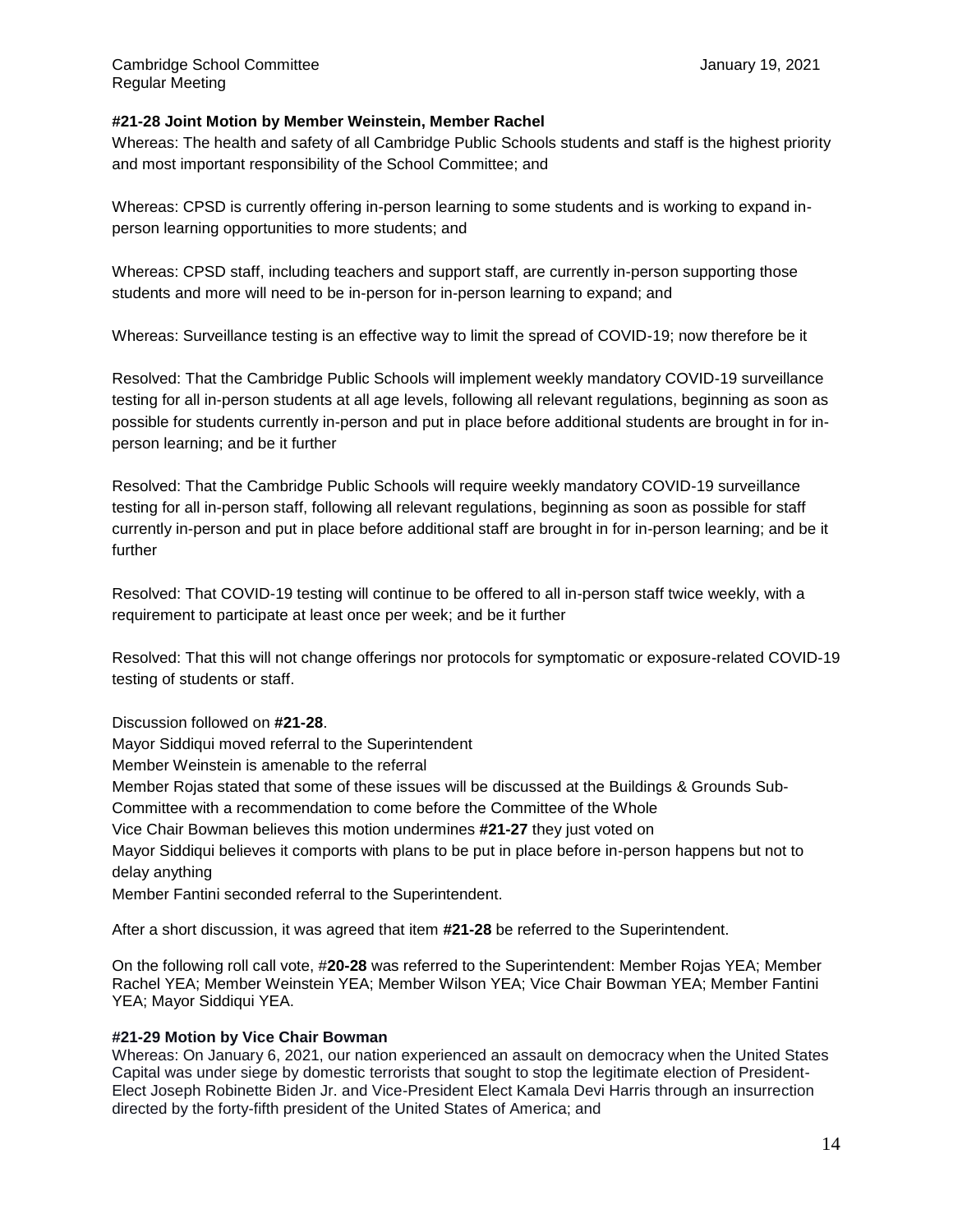Whereas: It has been reported, there were a significant number of individuals from the Commonwealth of Massachusetts that participated in the attack on the institution that upholds our democracy; and

Whereas: The events that transpired do not align with the values of the Cambridge Public School District and undermine the CPSD's mission of providing all students with rigorous, joyful, and culturally responsive learning as well as the social, emotional, and academic supports each student needs to achieve their goals and postsecondary success as engaged community members; and

Whereas: Under the guidance of the CPSD [SUSPENSION AND DISMISSAL OF PROFESSIONAL](https://z2policy.ctspublish.com/masc/browse/mascall/cambridge/GCQF)  [STAFF MEMBERS policy,](https://z2policy.ctspublish.com/masc/browse/mascall/cambridge/GCQF) the Superintendent has authority to dismiss any employee in accordance with state law; and

Whereas: The behavior that transpired on this dark day in our nation's history set an unacceptable example for our children and anyone involved in the insurrection on January 6, 2021 should not be a part of CPSD; now therefore be it

Resolved: If any employee in CPSD was involved in events that transpired on January 6, 2021, the School Committee instructs the Superintendent to suspend and/or dismiss those individuals in accordance with CPSD policy with state law.

Discussion followed on **#21-29**.

Vice Chair Bowman felt this was important to bring up since there is evidence that citizens from Massachusetts participated in this act of sedition.

Member Rojas motioned an amendment to strike the word *event* and replace it with the word *attack*

Member Wilson motioned an amendment to insert the language *and/or in future attacks*.

On the amendments: Member Rojas YEA; Member Rachel YEA; Member Weinstein YEA; Member Wilson YEA; Vice Chair Bowman YEA; Member Fantini YEA; Mayor Siddiqui YEA.

On motion **#21-29** as amended:Member Rojas YEA; Member Rachel YEA; Member Weinstein YEA; Member Wilson YEA; Vice Chair Bowman YEA; Member Fantini YEA; Mayor Siddiqui YEA.

## **#21-29 Motion by Vice Chair Bowman as amended:**

Whereas: On January 6, 2021, our nation experienced an assault on democracy when the United States Capital was under siege by domestic terrorists that sought to stop the legitimate election of President-Elect Joseph Robinette Biden Jr. and Vice-President Elect Kamala Devi Harris through an insurrection directed by the forty-fifth president of the United States of America; and

Whereas: It has been reported, there were a significant number of individuals from the Commonwealth of Massachusetts that participated in the attack on the institution that upholds our democracy; and

Whereas: The events that transpired do not align with the values of the Cambridge Public School District and undermine the CPSD's mission of providing all students with rigorous, joyful, and culturally responsive learning as well as the social, emotional, and academic supports each student needs to achieve their goals and postsecondary success as engaged community members; and

Whereas: Under the guidance of the CPSD [SUSPENSION AND DISMISSAL OF PROFESSIONAL](https://z2policy.ctspublish.com/masc/browse/mascall/cambridge/GCQF)  [STAFF MEMBERS policy,](https://z2policy.ctspublish.com/masc/browse/mascall/cambridge/GCQF) the Superintendent has authority to dismiss any employee in accordance with state law; and

Whereas: The behavior that transpired on this dark day in our nation's history set an unacceptable example for our children and anyone involved in the insurrection on January 6, 2021 should not be a part of CPSD; now therefore be it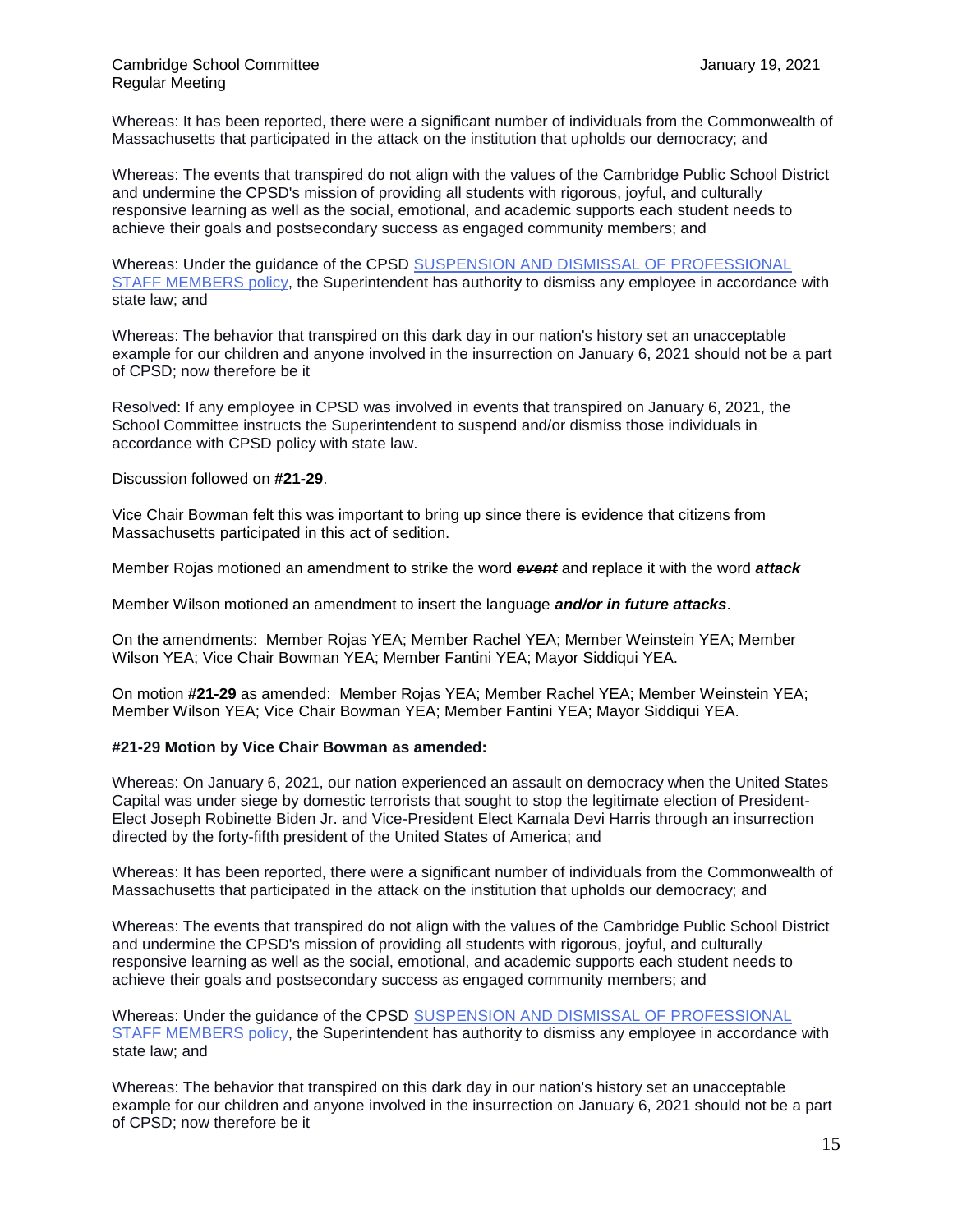Resolved: If any employee in CPSD was involved in events *attacks* that transpired on January 6, 2021 *and/or in future attacks*, the School Committee instructs the Superintendent to suspend and/or dismiss those individuals in accordance with CPSD policy with state law.

On a motion by Member Fantini, seconded by Member Rojas, it was voted to suspend the Rules for the purpose of reconsideration of the foregoing vote on item **#21-19**: Member Rojas YEA; Member Rachel NAY; Member Weinstein NAY; Member Wilson NAY; Vice Chair Bowman YEA; Member Fantini YEA; Mayor Siddiqui YEA.

Members asked for a point of clarification as to what the upcoming vote actually means. It was explained that a **YEA** vote means you **will allow reconsideration** within the 48-hour deadline. A **NAY** vote means there is **no opportunity for reconsideration**.

The Rules having been suspended for the purpose stated, a motion to reconsider the foregoing vote, hoping the same would not prevail, failed of adoption: Member Rojas NAY; Member Rachel YEA; Member Weinstein YEA; Member Wilson YEA; Vice Chair Bowman NAY; Member Fantini NAY; Mayor Siddiqui NAY. The vote was finalized with four negatives votes; item **#21-19** will not come back before the Committee of the Whole.

The meeting returned to the regular order of business.

On a motion by Mayor Siddiqui, seconded by Member Rojas, on the following roll call vote, all three Reports **#21-30**, **#21-31** and **#21-32** were accepted as presented: Member Rojas YEA; Member Rachel YEA; Member Weinstein YEA; Member Wilson YEA; Vice Chair Bowman YEA; Member Fantini YEA; Mayor Siddiqui YEA.

**#21-30** That the Report of the School Climate Sub-Committee on August 25, 2020 be accepted as presented:

# **Virtual School Climate Sub-Committee Report Tuesday, August 25th, 2020 Broadcast from the Media Arts Studio 454 Broadway, Cambridge, MA**

Called for the purpose of discussing emergent proposals and plans for supporting CPSD scholars' social, emotional and mental health in the 2020-21 school year. It is anticipated that this meeting will end no later than 6:30 pm.

Members Present: Member Rachel, Member Wilson, Vice Chair Bowman

Also Present: Member Vera-Degraff, Member Killian, State Representative Marjorie Decker, Chandra Banks, Alice Cohen

The meeting started at 5:00 pm. Member Rachel is the chair and provided context and guidelines for the meeting. Member Rachel opened the meeting for scholars.

Hiba Eddaif noted that the administration needs to understand that there will be students who will feel more comfortable at home and students who are more comfortable in school and the importance to see how it plays out and then come together and be able to reassess.

Elijah Robinson discussed the importance of seeing students as individuals and of individualized support. Aroshi discussed the importance of healing spaces and the importance of staffing professional department and if there was a way that students could also have professional development to learn things like coping mechanisms.

Irene Hill talked about the possibility of using spaces in the schedule already such as advisory to talk about the mental health and provide resources for what they need mentally/emotionally.

Trevor Resnikoff from the Mental Health Advocacy Club discussed the importance of budget expansion in regards to CPS expanding their mental health services and the issues with the waiting lists. He advocated for more accessibility of services and training students as well as teachers (using CM to do this).

Member Rachel turned the meeting over to Member Vera-Degraff, Member Killian, Maddie Yu-Phelps, Nicolena Capello for a presentation "Recommendations, Questions and Concerns" [\(Presentation\)](https://docs.google.com/presentation/d/1j2rNhTeGRIxNqoIIR1H8A5y5829d77GkayfoNmwyK00/edit#slide=id.p). For the check-ins, they recommended ensuring that it's not just about academics, differentiating between students/families and just student check-ins. They emphasized the importance of these check-ins. Other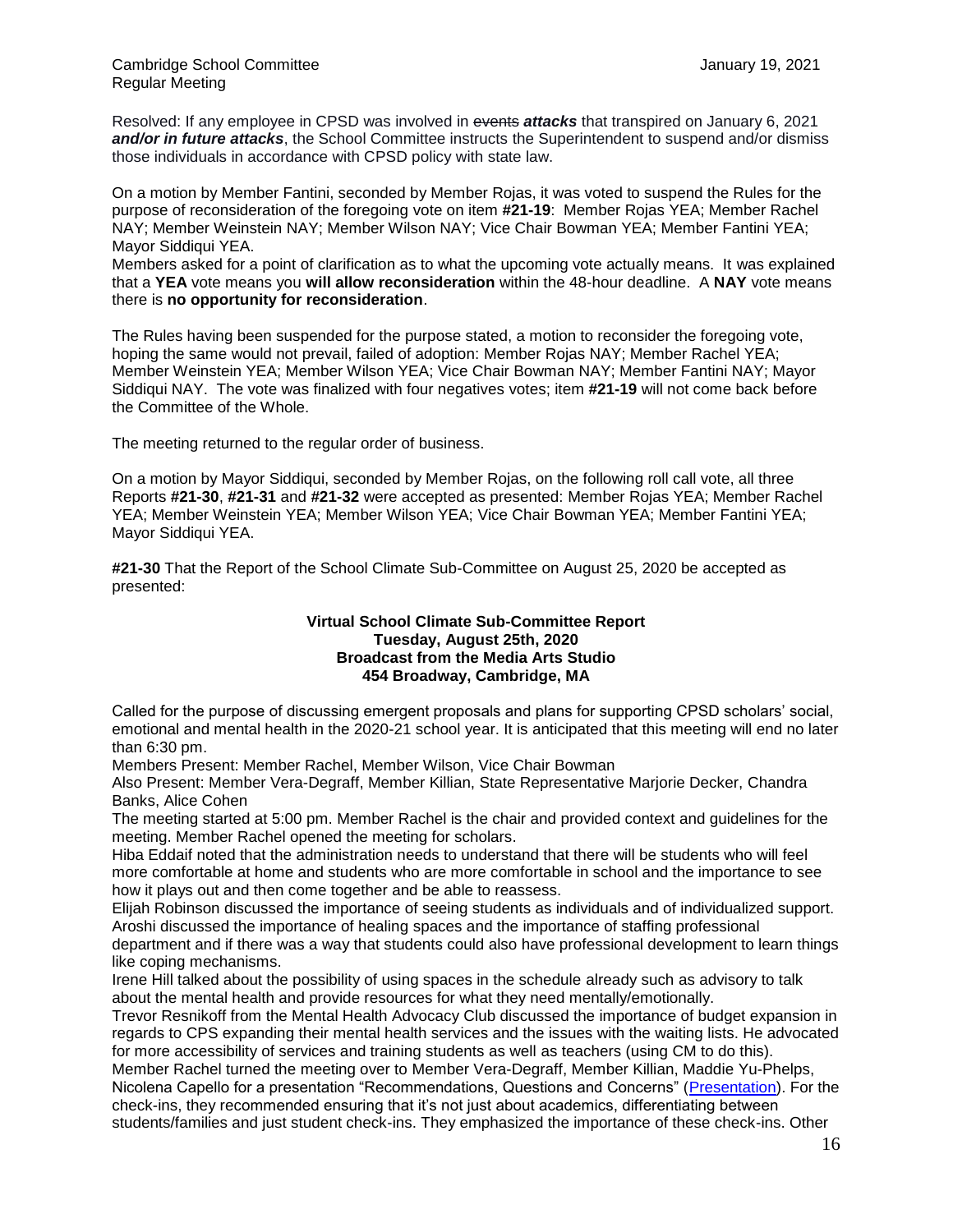factors to keep in mind are: busy schedules for the scholars and families, that caregiver needs are met, clear communication, understanding that some scholars won't feel comfortable, culturally competency, and being cognizant of 504 plans and IEPS. They also discussed the importance of surveys and urged the CPS to gather more effective data from students. They had recommendations for professional development as well. They also touched upon the importance of accessibility to technology in creating a sense of safety. They also talked about communication, there should be anonymous methods of accessing resources for support, providing weekly updates. They furthermore put these into actionable steps: scholar check-ins, having the teachers record and to post the class online, weekly infographic sent out and moving towards data-informed practices.

Trevor Resnikoff reiterated the importance of flexibility in this plan and keeping in mind other students as well.

Hiba Eddaif provided an update from the Cambridge Youth Council that they are focusing on mental health and are trying to come up with a mechanism that students could anonymously share their thoughts and feelings during this time such as a forum or blog.

Member Rachel discussed how using different methods will be imperative during this time, one student could find the check-ins helpful while another could find the blog helpful.

Aroshi emphasized the importance of quantitative/qualitative data and procuring data from students we usually don't hear from. She discussed that past data has not been representative of the community as a whole and urged the administration to think about how to reach more people.

Maddie Yu-Phelps suggested having something for students to fill out during CM or advisory.

Vice Chair Bowman stated that the students should partner with the administration on the student survey, assisting them with the questions/structure and helping them look at the data. Vice Chair Bowman stated that it's important if we are not getting the information that we want, we have to change the tools we are using.

Member Rachel confirmed that the administration is working with the student task force on the School Climate Survey.

Member Rachel opened the meeting for care givers/community members for public comment. Ashley Herring commended the scholars for their presentation and comments throughout the meeting. Mercedes Soto thanked the students as well. Mercedes wanted clarification on what the administration is doing to create a sense belonging, asked for updates about restorative practice methods.

Emie Michaud Weinstock urged the administration to be cognizant of racial trauma that the students are facing in their decision making progress. She discussed the school to prison pipeline, and how often the youth end up there because of insufficient amounts of mental health screenings from the very beginning. How is the administration addressing these issues in a remote-setting? She also wanted to know how we are engaging scholars in the new year and ensuring that we are being culturally sensitive to our

approaches on mental health. She discussed the importance of our zoom practices as well, ensuring that are scholars are engaged/comfortable on zoom. She also asked who is going to be held accountable, and who is coordinating/managing these efforts.

Lisa Downing provided an update from the Special Education Parent's Advisory Council and that she has had parents come to her in crisis. She echoed Emie's sentiments about accountability and ensuring that there is follow up when families reach out.

State Representative Marjorie Decker who is the Chair of Committee on Mental Health, Substance Abuse and Recovery discussed a multitude of issues. She discussed how we need to reimagine how to address and support the needs of behavioral health amongst our children and youth. She commended the students for their presentation and urged the administration to look at their recommendations. She provided an update on the data and confirmed that there is rise of young people coming into the emergency room for mental health crises. There has been a sharp drop in calls for at DCF where they would receive calls about abuse, neglect and exploitation. There has also been a trend in higher rates of unemployment and that is having an intense impact on a family's sense of security and well-being. She offered her office as a resource for families who are experiencing these issues. She commented that the administration had missed the mark on implementing a hybrid version and whether students can thrive in front of a computer. Furthermore urged the school district to take responsibility for safely orchestrated socially distanced time with students and commended the check-ins but emphasized understanding that these check-ins need to be provided by other methods than just zoom to ensure student comfortability. She wants to make sure that Cambridge as a district, is reimagining an upstream of services and providing them so a student doesn't reach crisis level before they get the resources they need. The bill she is putting forward would require a mental health/behavioral screening through the school nurses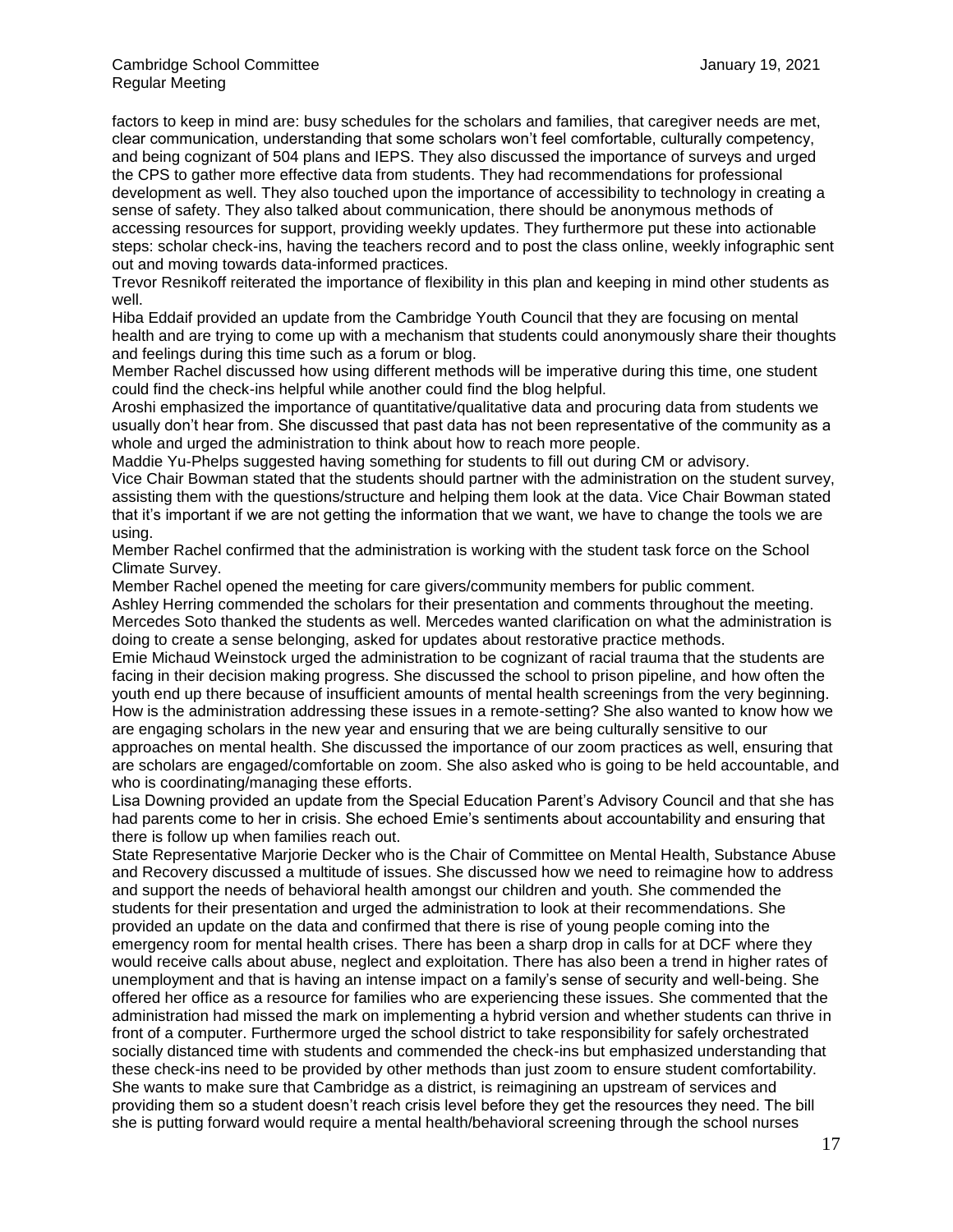office. She urged Cambridge to be a model for other cities, and implement those screenings now also urged them to plan and think through what additional resources is the school going to need now. Discussed how Boston Public Schools has a dashboard that looks across the district at what the behavioral health needs of its students and supplements the gap by contracting out with organizations outside of the school to assist. She discussed how there are already not enough behavioral health and mental health services. She discussed how some of these things she is talking about are going to have to be mandated by the Superintendent. She also recommended that the School Department put together a COVID Task Force. She also urged people to follow the CRLS Mental Health Instagram and commended the curators of it.

Member Rachel discussed how they are not going to hear from administration at this meeting and this was to hear from scholars, educators and caregivers. Member Wilson and Vice Chair Bowman agreed to extend the meeting.

Chandra Banks provided an update about the increased level of mediators in the district. Furthermore discussed how they are using a model that has been proven effective from MIT. She also touched upon peer counseling which will include student compensation. She provided that mediation training has already started.

Alice Cohen discussed how she appreciated listening to the scholars.

Amara Donovan wanted to uplift the scholars and caregivers' voices. She expressed her concern over the use of some language by the School Committee such as higher surveillance of the students due to our youth of color already being over-policed/surveilled already, the idea of the confinement rooms for students that are thought to show symptoms which reminded her of solitary confinement. Also there needs to be a higher level of equity, and the needs of white students and those of color are not the same and need differentiated support. She wants this time to improve the education system in the long term. Nicolena Capello urged the administration to ensure that they are considering all students when they are talking about mental health support not just high schoolers and the importance of data to be taken and used and more accessible to students and caregivers.

Frank Barnes discussed the lack of equity in educational practices and urged Cambridge to be more culturally responsive and cognizant.

Jenny Chung brought up the issue of google meets and how no one can change their name which creates an issue for trans students and/or students who might have different identities.

Betsy Preval discussed the need to not be beholden to past practices or standards that are not culturally relevant and some of them are even inherently racist. She furthermore discussed that there needs to be a discussion on bringing arts back.

Member Rachel discussed the correlation between mental health and the arts.

State Representative Decker agreed on changing the language from "eyes on children." She furthermore discussed the mental health surge and if the district thinks that we can assess and meet those needs if kids are behind a computer all the time. She emphasized the importance of reimaging what it means to bring children/students and adults together. She discussed the work that Michael Monestime is doing with the Central Square Business Improvement District with Starlight Square. She discussed the importance of identifying open space near all of our elementary schools.

Nicolena Capello also discussed the arts and commented on how the administration support of the arts is not there.

Kini Udovicki thanked the students and echoed Betsy Preval's sentiments. Kini discussed the importance of the administration thinking about what materials the students will need throughout the year and provide them with that now and changing the curriculum to reflect student's lived experience and for the curriculum to be more imaginative. She advocated for a mid-week check-in instead of an end of the week one.

Janie Lupica thanked the students and expressed her hope that these SEL check-ins do not become just another administrative task.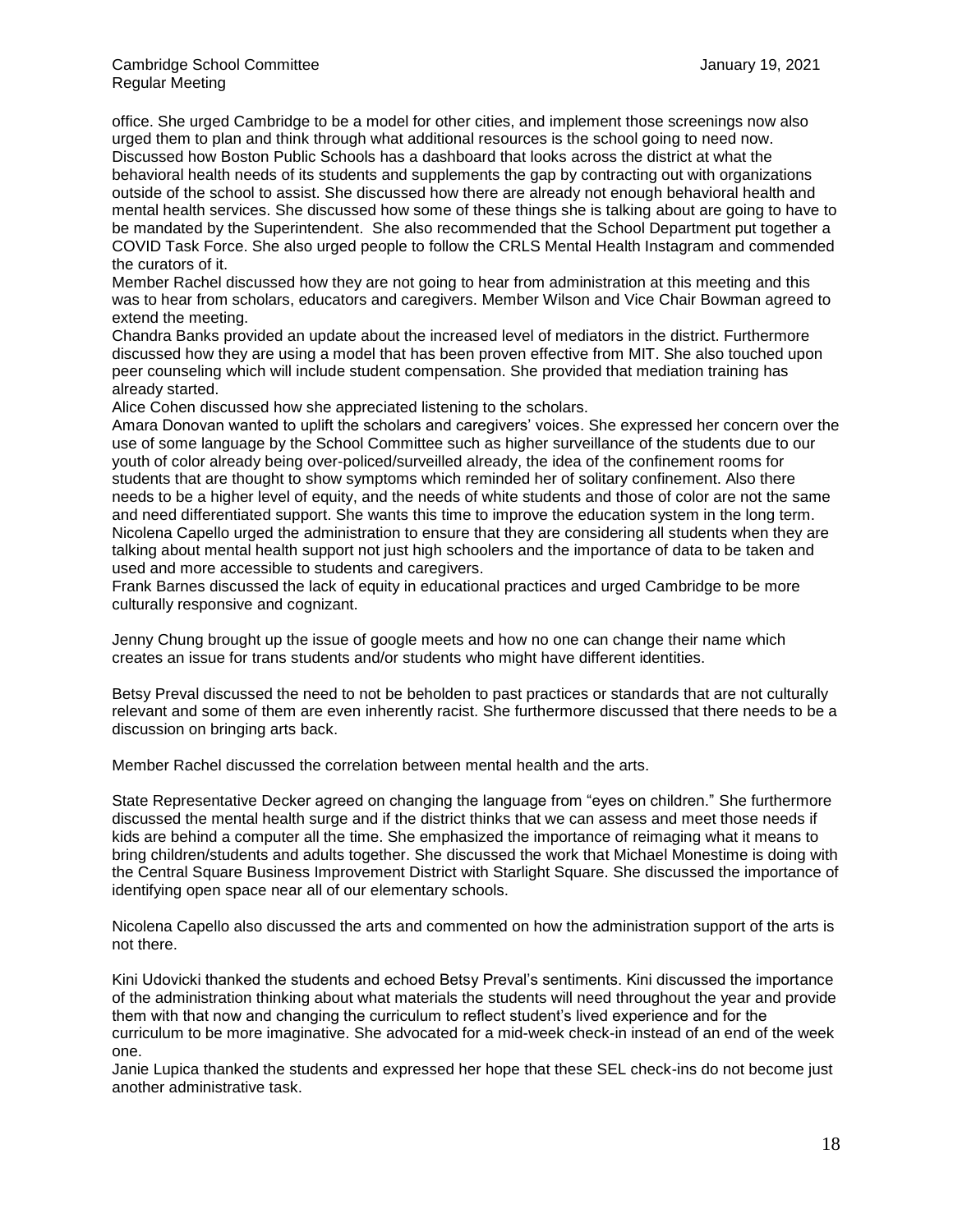Ena Valenzuela discussed the importance honoring the 504 and IEPS, the issue of time gap between students with mental health issues getting to a doctor. She urged the administration to ECA Riverside and Massachusetts advocates for children.

Emie Michaud Weinstock discussed next steps and that the proposals brought up in this meeting should be discussed further and she discussed the importance of transparency.

Member Rachel discussed how for next meeting the administration should share its plan for the checkins. Member Wilson agreed and mentioned that there will be public comment at the Superintendent's evaluation meeting and urged people to come speak. She further discussed the need to be solution oriented.

Kini Udovicki talked about potential effective strategies such as text messages to get more of the community involved in these meetings.

Member Rachel ended the meeting at 7:09 pm.

Respectfully submitted, Allison Daley Confidential Secretary to the School Committee Office

**#21-31** That the Report of the Buildings and Grounds Sub-Committee on September 10, 2020 be accepted as presented:

### **Virtual School Climate Sub-Committee Report Thursday, September 10th, 2020 Broadcast from the Media Arts Studio 454 Broadway, Cambridge, MA**

Called for the purpose of discussing social emotional and mental health supports for CPSD Scholars for in the 2020-21 school year. This meeting will end by or before 8:00 pm.

Members Present: Member Rachel, Member Wilson

Also Present: Dr. Turk, Deputy Superintendent; Dr. Lyndsay Pinkus Brown, Chief Strategy Officer; Alice Cohen; Ayehsa Hurry; Jenny Flynn; Damon Smith, CRLS Principal; Principal Greber.

The meeting started at 6 pm. Member Rachel is the chair.

Member Rachel turned the meeting over to the administration for a [presentation.](https://docs.google.com/presentation/d/1Q3tc0dV5bp7NtFxPqoiRnlTSdYhg_gJSrV9295X8_2g/edit#slide=id.g92a1001cfe_0_0) Dr. Turk discussed how this past summer, some of the staff were able to participate in a webinar with Dr. Shaun King about a shift from trauma-informed care to healing centered engagement in particular for our students of color. The five characteristics he mentioned that every district should be thinking about are: belonging, joy, trust, connection and hope.

Alice Cohen was the first presenter and discussed the key ideas of social emotional and health supports. She emphasized that families and students don't need fixing and that the administration has to plan for inclusive and authentic reflection. Dr. Brown discussed foundational aspects of Healing Spaces. She also discussed how to make time for social emotional and mental health supports in the schedule. Dr. Turk discussed how every student will have a dedicated time for building connections, community and skills. Dr. Turk wants to include non-screen times for our students and reflected on lessons from the spring; smaller groups worked. Ayesha Hurry discussed the goals of SEL Competencies. Jenny Flynn discussed that the administration is adapting a model from Boston University for Health Education with the goal to increase protective factors and reduce risk through skill building, content acquisition and experiences. Dr. Turk touched upon building staff capacity to use trauma-informed and restorative practices. Alice Cohen discussed the expansion of social workers in CPS. She further talked about how kid's mental health in Cambridge, is a public health crisis. She discussed the gap between the services available and time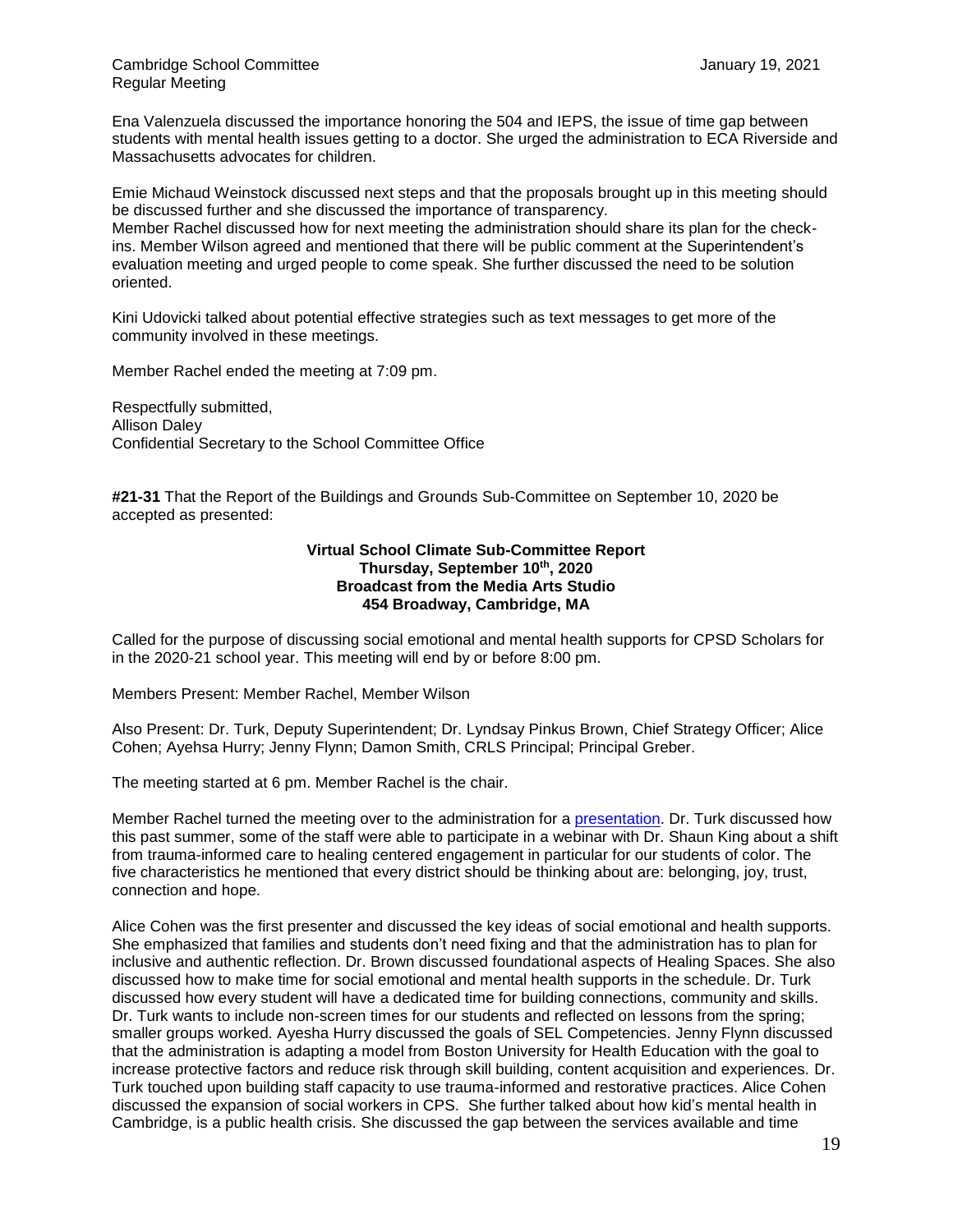when the students get them. Ms. Bank further discussed building staff capacity to use restorative practices in training with staff, students and families. Ms. Banks discussed the importance of teacher selfcare as well. Dr. Brown went through the structures to identify and provide differentiated support to students and families. Dr. Brown provided an update on the weekly check-in plan: starting the week of September 21, every student will receive a call. Dr. Brown also discussed how CPS was accepted into the State's SEL & Mental Health Academy.

Member Rachel opened the meeting for questions and comments.

Member Vera-Degraff asked for clarification about the check-ins. Principal Smith confirmed that for high schools, they will occur during advisory. Member Vera-Degraff asked if the group had any experience in facilitating restorative practices over zoom and if that would have an effect on the meetings. Ms. Banks discussed how empathy is not easily built through technology and noted that the responsibility is on the facilitators to keep students engaged and there will be increased training.

Member Vera-Degraff asked about what questions will be on the survey and when will it be sent out. Dr. Brown provided context about the survey and confirmed it will be sent out in November.

Member Killian asked for clarification on the check-ins, in the beginning, there was discussion on allowing scholars to choose who their mental health support person would be. Principal Smith explained at the high school level there would be parent check-in/student check-in, family listening conferences but they weren't able add the student choice piece into it yet. Member Killian noted that she received a check-in. Tony Clark asked if they are using the check-ins to track academic progress. Principal Smith responded that the initial conversation the emphasis is on the overall well-being of the student and that they are trying to build communication structures to provide support. Alice Cohen noted the unprecedented circumstances of the time we are in and discussed how it takes time to build communities and how children are more fragile and vulnerable than they were six months ago. Dr. Brown noted that we have to be thoughtful about working with educators to solicit feedback on what is working and what is not working.

Emie Michaud Weinstock commented that the word trust is imperative to the work and asked for clarification on professional development in regards to anti-racist SEL practices. Ms. Banks confirmed trust is a huge component of restorative practices.

Tyrone Bellitti asked for clarification on what happens if the student and adult aren't a good match and ongoing training for the people doing the check-ins. Dr. Brown clarified the guidelines about matching and that some people did matching in the spring so they are not starting from scratch in the fall. She noted the need for reflection with students and staff on check-ins. Principal Smith provided context for the highschool match process and clarified that Wednesday is dedicated time for professional development.

Mercedes Soto asked for professional development support if it is going to be differentiated depending on who they are working and the need to think about the different needs of different populations. Dr. Turk stated any professional learning they are thinking about these factors and that they continue to share new knowledge and expertise that is lined with administration's goals and expectations around being an antiracist district.

Daniel reiterated Mercedes Soto's sentiments and the importance of differentiated support. He discussed disappointment in the timeline of these changes and the importance of the communication aspect of social emotional learning and that some families who have not had experience in mental/social emotional health as in issue may not be able to make this pivot as quickly.

Nancy Tauber discussed the importance of the administration to connect students and families with resources.

Eliza asked about how our most vulnerable students are being included in this conversation especially in regards to check-ins. Dr. Brown discussed about how there have been significant conversations ensuring that students in Special Education Programs are not left out of this and the complex process of determining the educator's caseload.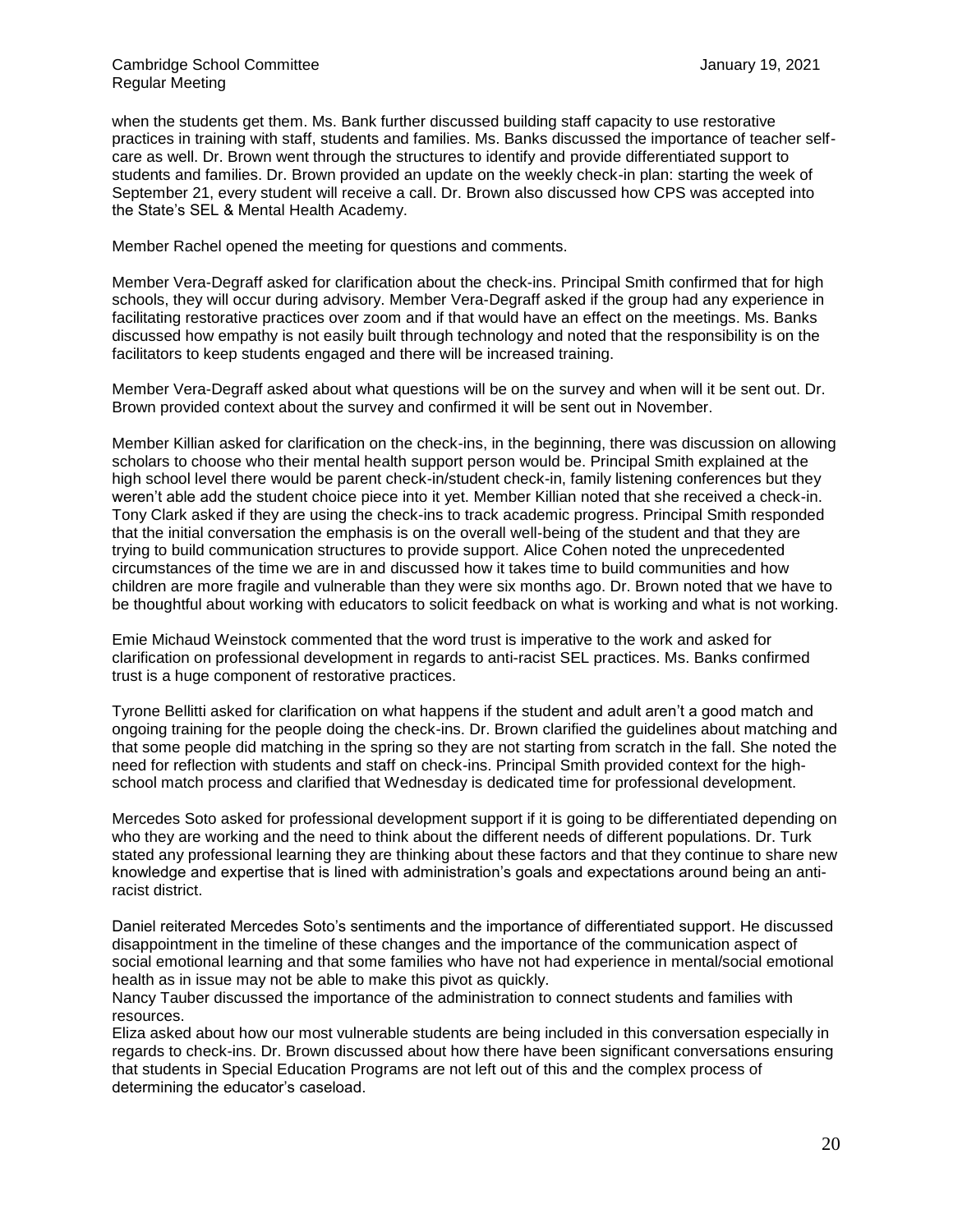Betsy Preval discussed several issues and spoke to her experience as an educator during this time and their overwhelming schedules. She emphasized the need for the administration to understand that teachers are very overwhelmed and the feelings about adding the check-ins to their already busy schedules.

Member Rachel commented that the district needs to do more to support educator well-being. Member Rachel will follow up on what can be done to help the adults. Member Rachel extended the meeting.

Vice Chair Bowman discussed the level of pressure that the system is under and there needs to be a conversation of priorities. Vice Chair Bowman asked for clarification on whether or not there is a mechanism for families to opt-out of these check-ins. Dr. Brown confirmed that here is an opt-out option.

Vice Chair Bowman further discussed the need for the district to understand that some people only see and understand school through an academic lens and the significance of how we are rolling this out. She noted that the check-ins are a significant ask for our educators.

Member Wilson emphasized the need to take care of our educators and that trust is a big component of building relationships. She asked for clarification on what staff will be doing the check-ins? Dr. Brown discussed how the check-ins are all staff. Principal Smith confirmed that currently they have not included safety personnel, food services or clerks. Member Wilson noted her want to integrate clerks into check-in calls.

Member Weinstein echoed the need to make sure the district is making a robust effort to care for everyone in our community. Member Rachel discussed the intent of the check-in was relationship building. Member Rachel discussed the motions going forward to take more of employee support such as the moratorium of MCAS and there should be a redouble efforts to support the team.

Member Rachel asked about the opportunities for staff to check on student's in-person, an update about what office will be coordinating this effort (the intent was to be for it to go through the Office of Equity, Inclusion and belonging but they are not open yet), and an update about the integration of the arts. Dr. Turk provided an update about the coordination and they are on target for check-in in the beginning of the school year. Dr. Turk will be coordinating student outreach efforts. Dr. Brown agreed with the significance of getting arts implemented and the efforts in regards about using outdoor spaces.

Member Rachel talked about next steps: a conversation about the arts, updating the well-being of staff, and feedback from young people. Member Rachel extended the meeting to have a conversation about educator wellbeing.

Vice Chair Bowman discussed monitoring this policy in regards to caseload and feasibility. If we are telling our educators to do something and it's not being implemented because of capacity reasons and then more targeted and then scale at a different time. Member Rachel discussed how if educators are overwhelmed take other things off their plate. Vice Chair Bowman discussed how feasibility is a conversation that needs to happen.

Member Wilson echoed the need to talk about the arts and the capacity of our educators. She discussed the importance of transparency and while the intent was admirable, there have been implementation issues. The roll out is losing the spirit of the intent and the importance of educator feedback in adapting the policy.

Principal Gerber discussed how her teachers are feeling similarly to what Betsy Preval expressed. She is worried about the impact that this check-in would have on educators.

Dan Monahan echoed Betsy Preval's sentiments. He discussed the disconnect happening from the intention of these proposals and how some of them are unrealistic. He discussed what we could cut back and that we need to reflect on what we are promising and what we can pull off. He noted that because of the time spent on trying to do in-person learning, we have lost time to plan remote learning.

Member Wilson discussed the importance of prioritization and the need to listen to the people who are going to have to do that work.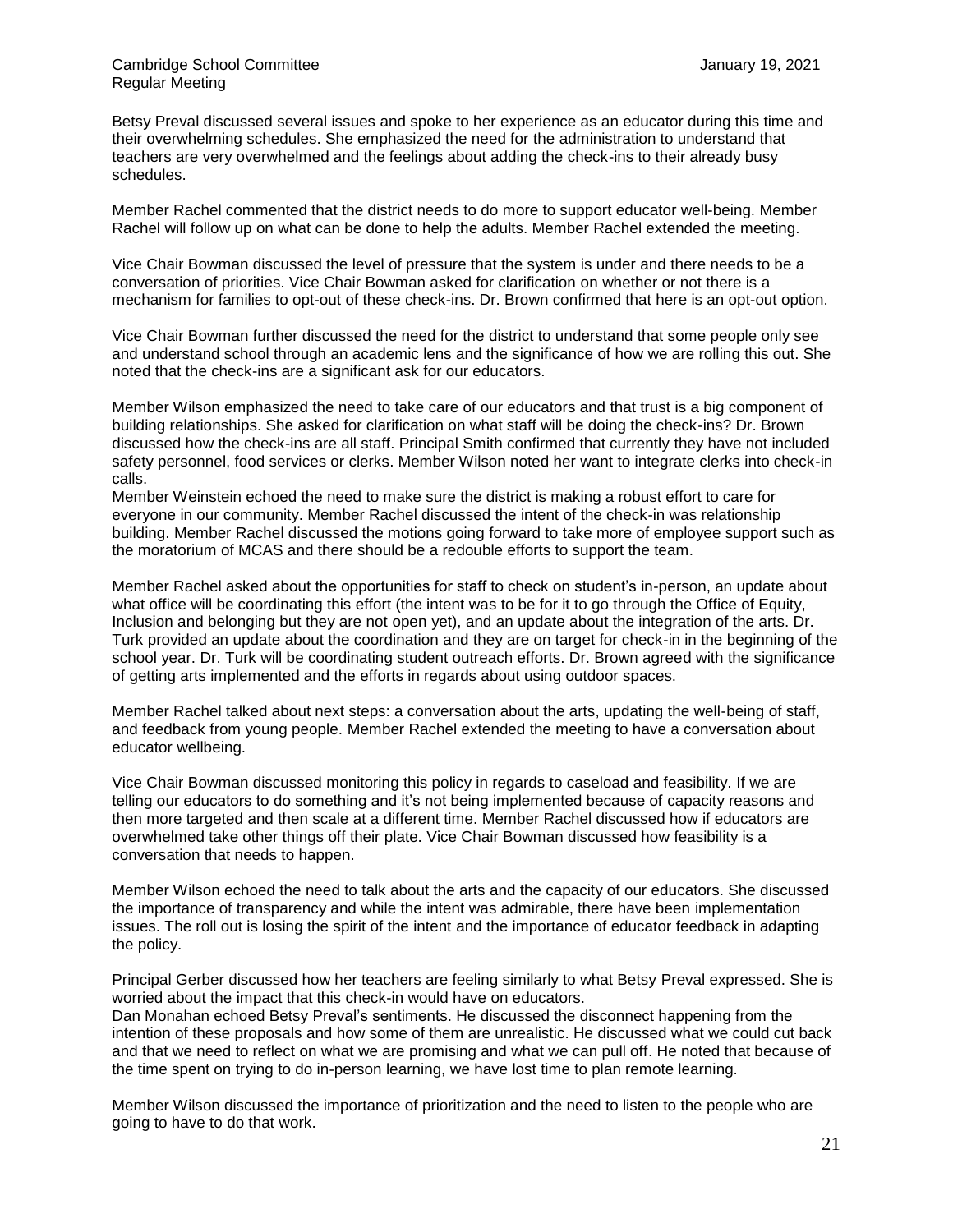Member Rachel discussed how she does not want social and emotional well-being to go and how can we balance these different factors.

Ms. Banks discussed how she is going to work with Dr. Brown and her group about this and reconvene with more strategies for this group. She believes there are enough resources in this district to figure out an effective plan. We need to upgrade our ability to solve these problems.

Mercedes Soto discussed how we can map our assets to make sure that we are meeting the needs of our community members.

Amatul Mahmud discussed how the educators are struggling and talked about her own experience as an educator during this time. She believes there needs to be better communication between the administration and the educators.

Liz Hill discussed the importance of looking at the interconnectedness of SEL and academics.

Member Rachel discussed the importance of educator well-being and how we should move forward. Member Wilson talked about ways they could get feedback: a town hall, a survey and how to be able to assess what educator capacity would be. Member Rachel discussed going building by building. Dan Monahan recommended systemically and clarify the expectations on the schedules. Daniel talked about how what the School Committee could do for educators on the policy level through mandate clarity. There needs to be an integrated voice in soliciting voices for feedback and that the intentions are being received equitably by families. Dr. Turk did not recommend a survey and noted that people want to be heard in real-time.

Member Rachel ended the meeting at 8:30 pm.

Respectfully submitted, Allison Daley Confidential Secretary to the School Committee Office

**#21-32** That the Report of the School Committee Sub-Committee on December 2, 2020 be accepted as presented:

## **Virtual School Climate Sub-Committee Report Wednesday, December 2, 2020 Broadcast from the Media Arts Studio 454 Broadway, Cambridge, MA**

Called for the purpose of discussing revisions to the elementary school check-in policy. It is anticipated that this meeting will last no later than 6:30 p.m.

Members Present: Member Rachel, Chair; Member Wilson

Also present: Mayor Siddiqui; Member Weinstein; Member Vera-Degraff; Dr. Turk; Ena Valenzuela, Working Group Member; Dr. Lyndsay Pinkus Brown; Cambria Russell; Mary DeWitte, 4th Grade Teacher; Jo Quest-Neubert; Suzanne Russell; Alice Cohen, Lead Teacher for Social Emotional Learning; Principal Gerber; Tony Clark; Amatul Mahmud

The meeting started at 5 pm. Member Rachel the Chair. Member Rachel started with a [presentation](https://docs.google.com/presentation/d/1PMaVW_UPcUdqAFjm7gVsTe-NtS3-kgO_0PmiXBq9dR8/edit#slide=id.ga2c6be0a11_0_10) and provided background on the check-in policy. She commented that the lack of relationships is a key barrier to racial equity in our schools. She provided further context that the School Committee passed a policy in June for individual relationship-building weekly check-ins between school staff and scholars/families and that COVID provided an opportunity to change how we are doing things in school. She provided further information on the implementation of the weekly check-ins. Member Rachel discussed the number of concerns from the principals about the check-ins: the check-ins are not sustainable and possibly not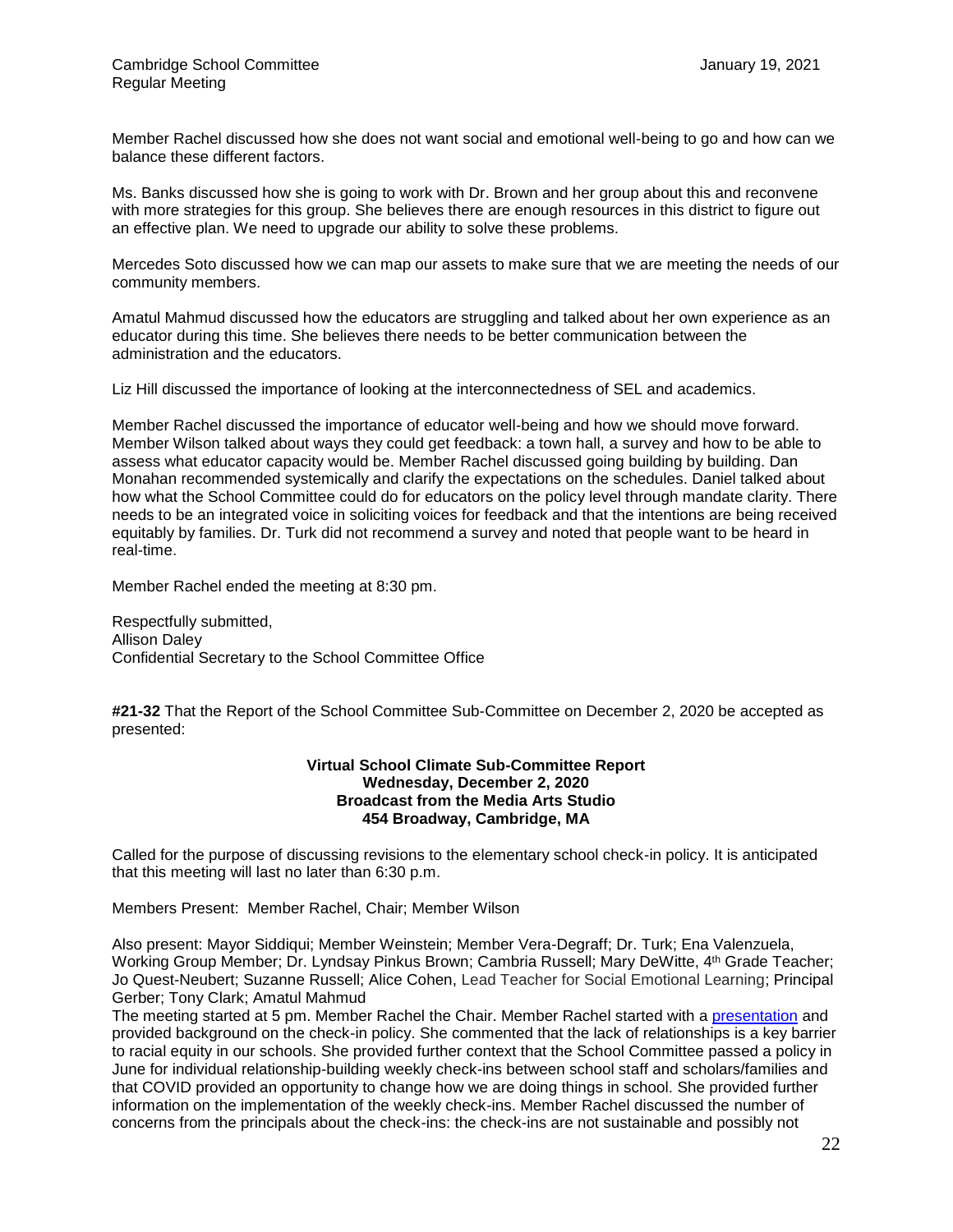needed for every child. Member Rachel followed up that there has been some success in elementary school check-ins at the Tobin and that issues with staffing have made check-ins very difficult.

Then Member Rachel went through alternative approaches to the weekly check-ins. Dr. Brown provided more context on the alternative approaches. They have eliminated the School Committee check-in all together.

Member Rachel opened the meeting for discussion.

Member Vera-Degraff discussed how the weekly check-ins have been working in high schools better due to the established relationships.

Cambria Russell asked if the administration was hearing from the family and students if there have been benefits from this weekly check-in. Member Rachel noted that it was her impression that most elementary schools have not implemented this because they felt like it was too much. Principal Gerber confirmed that some schools have not started and that there is evidence that families are feeling overwhelmed by the amount of adults from the school trying to contact them about other things. Some schools have tried it in smaller cohorts rather than the whole school. No parent feedback is available.

Ena Valenzuela asked what they intend to do for 9<sup>th</sup> graders in regards to the check-ins and noted the difficulty of not having established relationships and how they are addressing kids with the highest needs. Member Rachel commented that the every high schooler should have gotten a call. Member Vera-Degraff commented that the goal is to have every high schooler contacted in a weekly or bi-weekly fashion but some teachers have not been able to do it due to time constraints. Ms. Valenzuela asked for further clarification on what the flags were for teachers to check-in with students. Member Rachel discussed how every student was supposed to get a call but because our educators are stretched so thin that it wasn't feasible, now they are trying to figure out who we should be focusing on.

Mary DeWitte, an educator, advocated for looking at [Alternative B.](https://docs.google.com/presentation/d/1PMaVW_UPcUdqAFjm7gVsTe-NtS3-kgO_0PmiXBq9dR8/edit#slide=id.gacd2f9ed07_0_107) She prioritizes on a daily basis on who she is making the calls to. She believes that who is doing the outreach is important and that if someone else is going to make the call, it's important to share what they learned to reach a conclusion and get the student what they need. Also she noted it was important to the teacher on who is making the calls and that while she agrees with the genesis of the check-ins, bringing teachers in earlier would have the implementation more effective. Member Rachel discussed how going forward they would include educators in the beginning.

Jo Quest-Neubert, discussed how remote learning has actually increased access to teachers to some parents. They discussed their own positive relationship with their kids' remote learning experience. They appreciate the intention of the check-in policy, recognized the difficulty in prioritizing what students need to be reached out to and how to measure that. Member Rachel agreed that there is an assumption that remote learners are not getting the same experience as in-person learners. The fact that are three different models occurring: teachers only during in-learning, teachers doing remote and in-person learning, and teachers only doing remote needs to be considered. Member Rachel concurred. Member Rachel discussed how there has been talk about the effects of remote learners not having their cameras on and how it's harder for the teacher to tell how they are doing.

Suzanne Russell, a remote teacher, provided context about parent access level to teachers. She noted that before remote learning, factors such as whether or not parents dropped their students off or the student took the bus effected teacher access. She commented how remote learning has amplified teacher/parent contact. She then discussed the issues with the Aspen reporting form and that the form does not allow documentation of issues such as food insecurity. She iterated the importance of authentic relationships. Member Rachel discussed the elimination of the reporting.

Mary DeWitte discussed how going forward, we shouldn't generalize check-ins to groups such as remote learners and in-learners, and it should be more individually-based.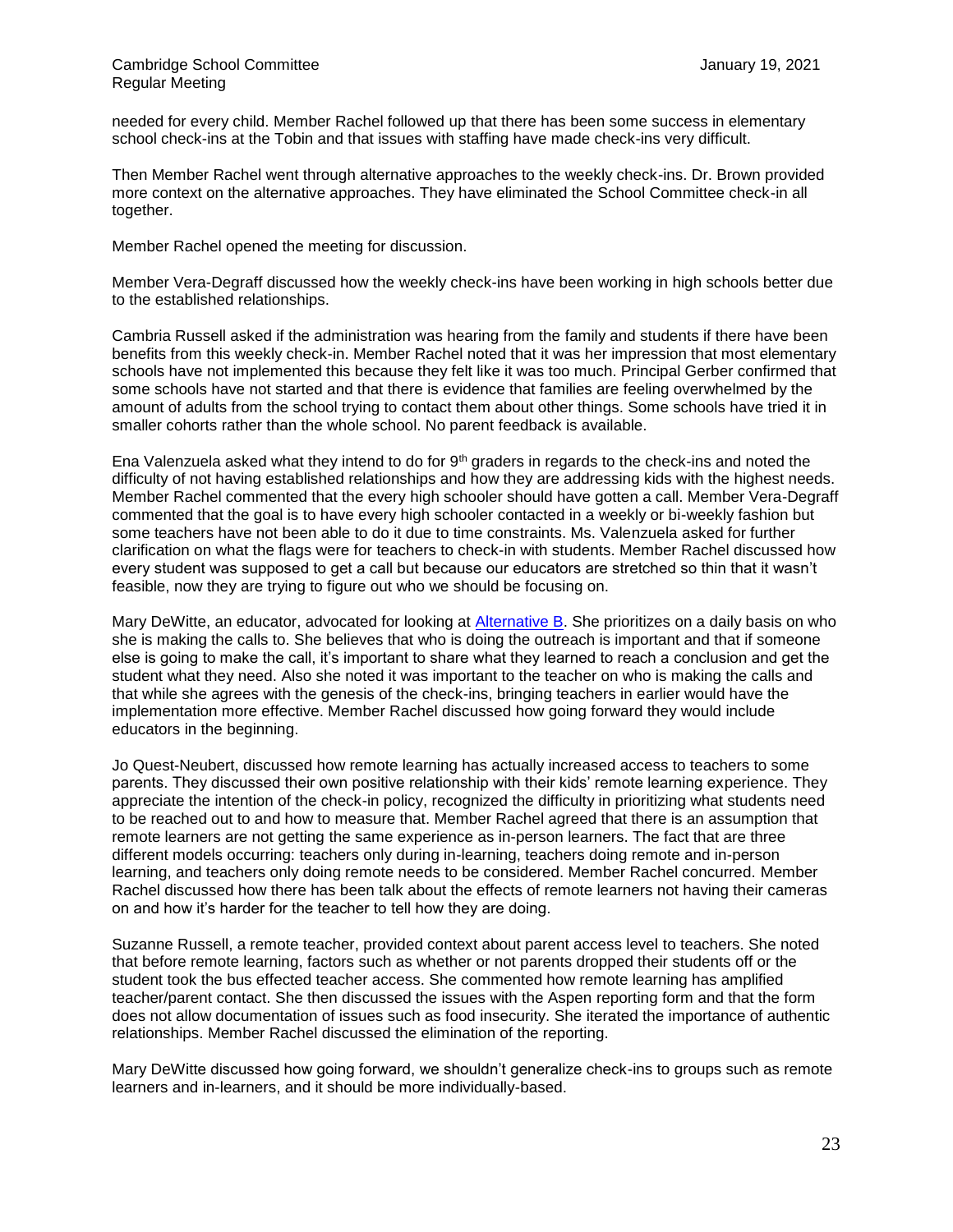Alice Cohen advocated for a more clinical approach and to be more therapeutic for our families. Alice discussed how teacher's current schedules are not sustainable. She commented on how there are students who are doing well right now and discussed the importance of consistent-messaging of policies.

Suzanne Russell wanted to discuss the remote policy. Member Rachel discussed how the remote policy is an equity issue and a community issue, the recommendation of this meeting will be about check-ins but that is an important issue for the Committee to take up.

Principal Gerber commended the educators and thanked Member Rachel for listening and her flexibility. She further commented that the spirit of the check-in policy was the meaningful relationships that are built with caregivers. Now the conversation needs to shift around what children are seen in classrooms and why or why not and the ways in which educators build relationships in person compared to online and the effectiveness.

Cambria Russell asked what support do teachers need to bolster this work. Member Rachel discussed how that was touched upon at the last hearing. Mary discussed how having an Aide or another teacher assisting her would have been very beneficial and staffing is a huge issue. Also suggested that things that aren't relevant right now need to be taken away such as MCAS.

Amatul Mahmud discussed her concern about the students having to worry about assessments. There should be less "red tape" in regards to serious interventions that students might need.

Alice Cohen brought up that the pandemic has amplified problems that were already here. She discussed the need for a more macro-social work perspective and talked about the support group for teachers.

Jo Quest-Neubert reiterated the needs for aides and noted that teachers spend a lot of time doing tech support. They further discussed in-person learners are getting a lot more resources. Advocated for tech support paras.

Emie Michaud Weinstock discussed how educators are being stretched thin, touched upon staffing issues and overall how to improve remote learning. She asked about what the City of Cambridge is doing to support Cambridge Public Schools.

Jenny Chung talked about the collaboration aspect of teaching and advocated for more administration support to achieve this.

Tony Clark discussed how there should be a consideration for high schoolers who have younger siblings and the effect that has had during this time. The salient themes that he has been hearing have been frustration and that they feel like they have to manage their younger sibling's education.

Suzanne Russell made a final point that all elementary schools should have additional staff to support students.

Member Rachel opened the meeting for members of the administration.

Dr. Turk touched upon the staffing issues and going forward that the administration will look how staff is being utilized instead of just adding more staff for a first step. She emphasized the need for flexibility and the importance of relationships for the elementary school check-ins.

Member Rachel opened the meeting for other Members.

Member Weinstein commented on how the interconnectedness of the issues that were brought up during this meeting, the roundtable hearing happening next Tuesday. He is also going to schedule a Curriculum and Achievement Sub-Committee to follow up and have a robust conversation about reviewing what remote learning has been and what it will be going forward.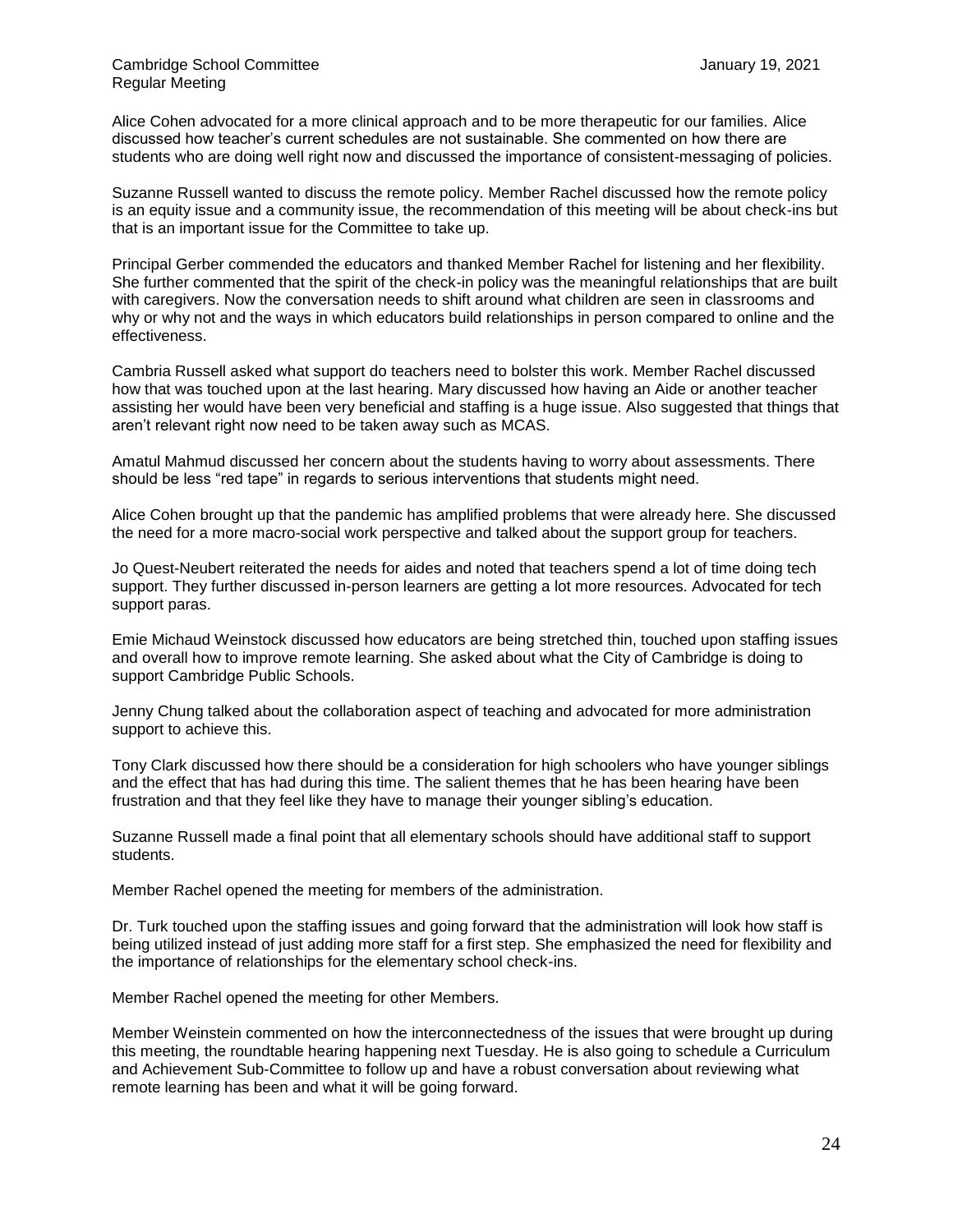Mayor Siddiqui discussed how the Mayor's Office reached out to the Cambridge Public Libraries and together they have been able to provide books for remote learners. She discussed how there are things her office can do in the interim to help and the importance of people reaching out to get needs met.

Member Wilson emphasized the work that the educators have been doing and expressed her thanks. She discussed the fact that more resources went into in-school learning. She discussed how the intent of the check-in motion was about relationship building. Member Wilson also noted that it's important that educators need to continue to voice what they need.

Member Rachel discussed the tension between these calls being clinical and building trust with the families. Member Rachel noted that the recommendation coming out of this committee will be the tiered approach during the pandemic then to bring everyone back to the table when there is more bandwidth and evaluate what worked and didn't. Member Rachel discussed the idea of having an educator and school based administrator for each Sub-Committee.

Member Rachel asked Member Wilson about her opinion on the tiered approach. Member Wilson agreed with the tiered approach.

Member Rachel asked the educators their opinion on how they should evaluate the effectiveness of the check-ins at the end of the year. Principal Gerber suggested conversations with teachers.

Alice Cohen discussed the model that is being implemented at some of the schools using a social worker and three parents paras for emotional supporters and that reduced calls to the office for help by 80%.

Cambria Russell discussed how her organization the Massachusetts Statewide Family Engagement Center has "Mindful Mondays" open to educators, trying to create a space for educators to come and have a moment of self-care.

Member Wilson discussed some conversations she has with students and how she emphasized the need for the empathy with the educators.

Member Rachel thanked the participants of the meeting and ended the meeting at 6:49 pm.

Respectfully submitted, Allison Daley Confidential Secretary to the School Committee Office

## **10. Resolutions (letters of congratulations, letters of condolence)**:

## **11. Announcements**:

Student Member Vera-Degraff announced that starting tomorrow as part of the Winter Arts Festival there will be a Winter Vocal Concert at 6:00 p.m. featuring pre-recorded and live performances of CRLS students.

Member Wilson announced that the 5<sup>th</sup> annual CRLS scholarships with Community Partners opened today. The portals have opened today and will be open every Thursday until February 25, 2021 from 3-4 p.m. for workshops that offer over 100 scholarships for our seniors to apply for.

Member Fantini announced that his family has been offering a scholarship over the past 20 years to Bentley College and if anyone is interested, please contact him. Member Rojas wants the community to know that the Buildings and Grounds Sub-Committee will be meeting next Monday at 5:00 p.m.

Member Wilson announced that Special Education and Students Supports Sub-Committee will meet this Thursday, 3:3-5:00 p.m. on the re-opening plan for OSS students.